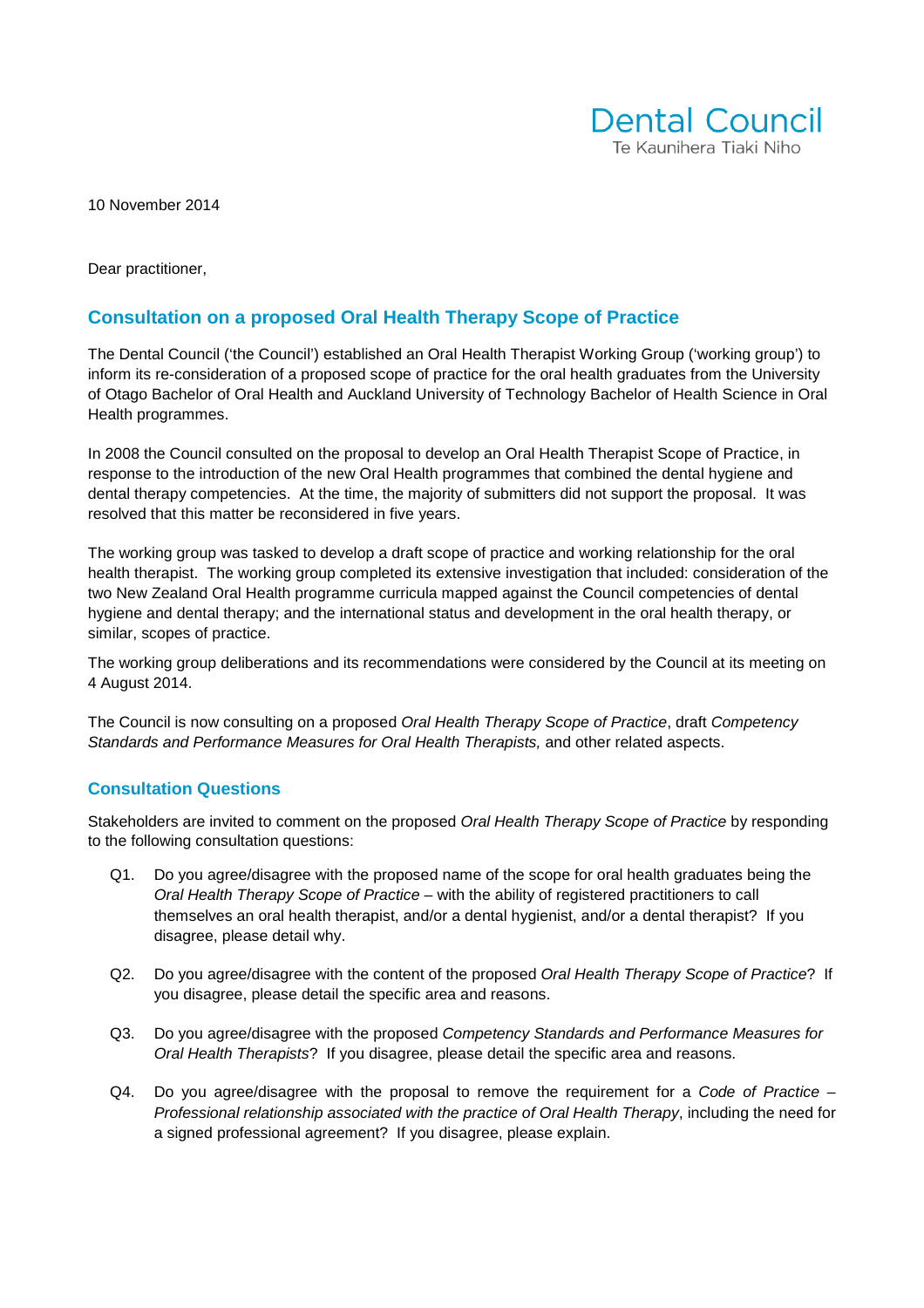- Q5. Do you agree/disagree with the proposed one year period for registered oral health graduates to transition from their registered Dental Hygiene and Dental Therapy Scopes of Practice to the Oral Health Therapy Scope of Practice? If you disagree, please explain.
- Q6. Do you agree/disagree with the proposed prescribed qualifications included in the Oral Health Therapy Scope of Practice notice? If you disagree, please explain.
- Q7. Does any element of the proposed Oral Health Therapy Scope of Practice require clarification or further guidance? Please explain.
- Q8. Do you have any further comments on the proposed Oral Health Therapy Scope of Practice, or any of its elements?

Pursuant to sections 11 and 12 of the Health Practitioners Competence Assurance Act 2003, the Council must describe the contents of its professions in one or more scopes of practice and the qualifications for the scopes of practice. The objective of the consultation is to gather views from the sector to inform the Council's decision on the proposed Oral Health Therapy Scope of Practice.

The consultation document has been made available to all practitioners, relevant associations and societies, educational institutions, the Ministry of Health, District Health Boards and other organisations with an interest in this matter.

The Council seeks any comments on the proposal by the close of business on **20 February 2015**.

Responses should be sent to:

Dental Council PO Box 10-448 Wellington 6143 Fax: 04 499 1668 Email: consultations@dcnz.org.nz

Yours sincerely

Wane

Marie Warner Chief Executive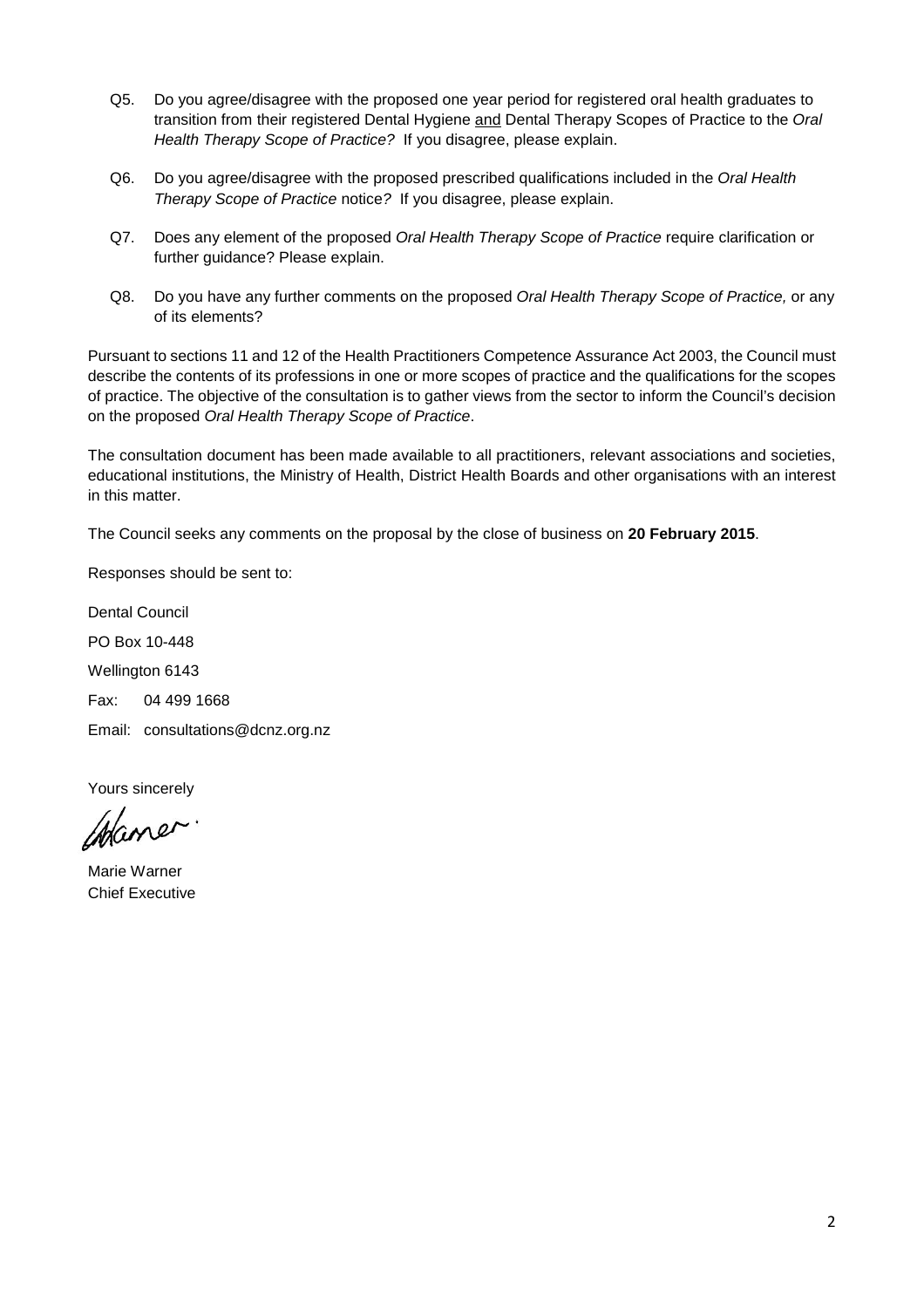# **Consultation Document for proposed Oral Health Therapy Scope of Practice**

**Issued: 10 November 2014** 

**Submission closing date: 20 February 2015**

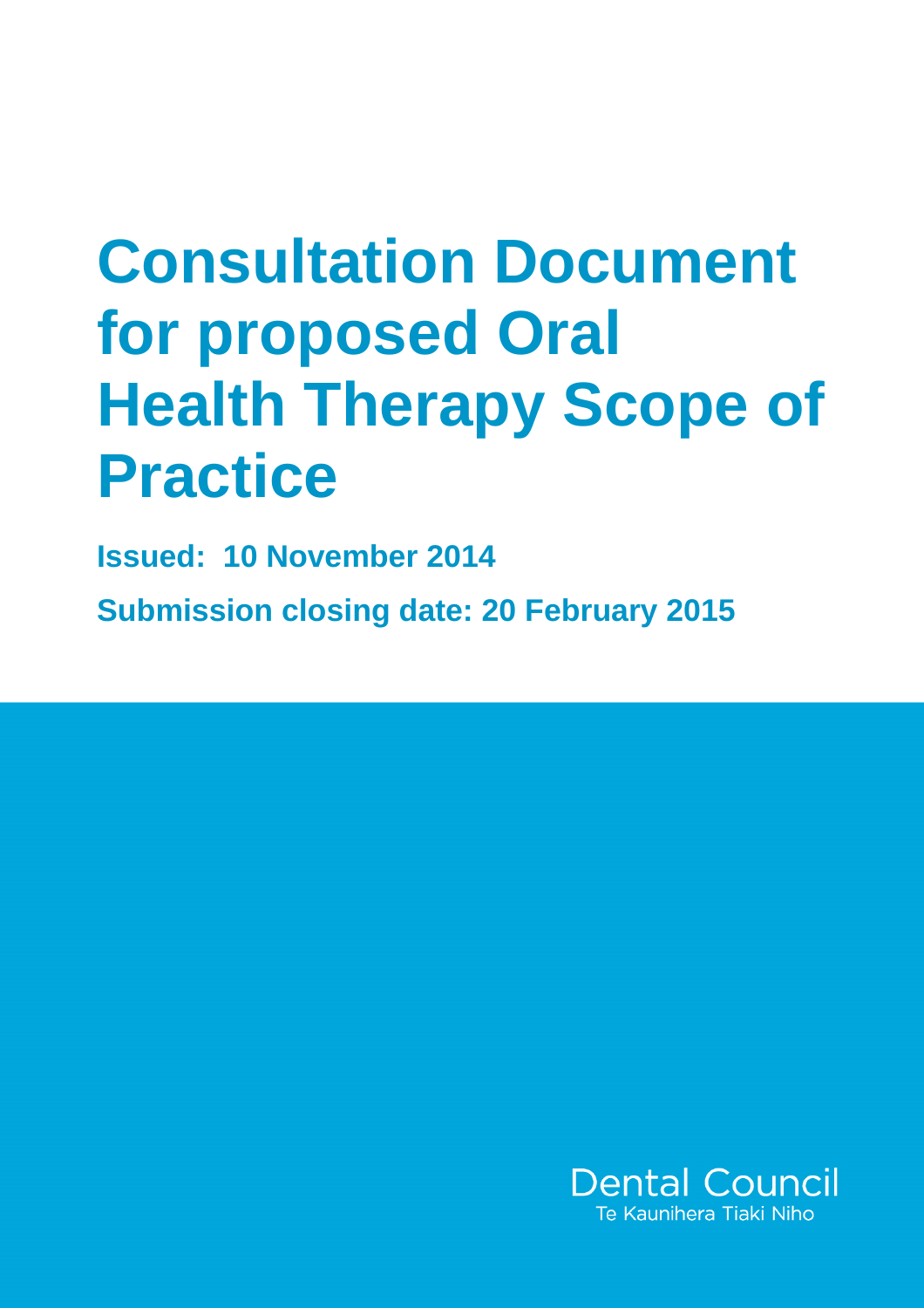## **Contents**

| Proposed supervision levels for the Oral Health Therapy Scope of Practice 9                          |
|------------------------------------------------------------------------------------------------------|
| Age limit for dental therapy activities within the proposed Oral Health Therapy Scope of Practice  9 |
|                                                                                                      |
|                                                                                                      |
|                                                                                                      |
|                                                                                                      |
|                                                                                                      |
|                                                                                                      |
| Draft Competency Standards and Performance Measures for Oral Health Therapists (Att 2) 18            |
|                                                                                                      |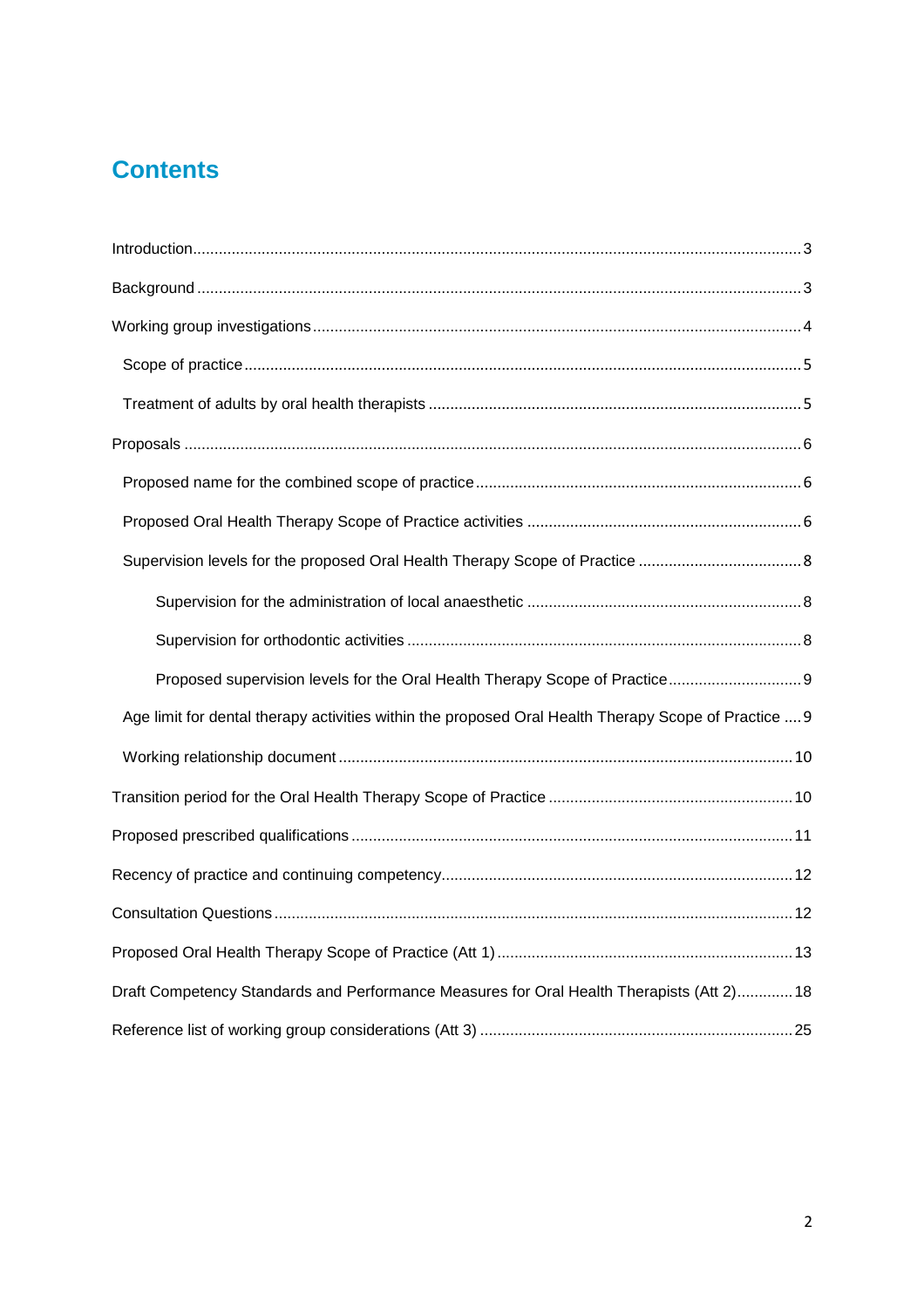## **Proposed Oral Health Therapy Scope of Practice**

## 1. Introduction

The Council established the Oral Health Therapist Working Group ('working group') to:

- consider international developments in the oral health therapist, or similar, scope of practice;
- $\bullet$  develop a draft scope of practice and working relationship for the oral health therapist<sup>1</sup>;
- comment on the treatment of adults by oral health therapists and the required supervision levels through analyses of the New Zealand-accredited Oral Health programmes; and
- report on the above to the Council.

This was to inform the Council's re-consideration of a proposed scope of practice for the oral health graduates from the University of Otago Bachelor of Oral Health ('Otago BOH') and Auckland University of Technology Bachelor of Health Science in Oral Health ('AUT BHSc in Oral Health') programmes.

The working group comprised of a representative from the dental hygiene, dental therapy and dentist professions; one academic representative from each of the New Zealand Oral Health programmes; two oral health graduates<sup>2</sup>; and Dental Council members.<sup>3</sup>

## 2. Background

 $\overline{a}$ 

In 2006 and 2007 AUT University and the University of Otago respectively introduced new Oral Health programmes – three-year, combined dental hygiene and dental therapy degree programmes. The first cohorts of the AUT BHSc in Oral Health and Otago BOH programmes graduated in 2008 and 2009 respectively. In response to the new qualifications being implemented, the Council issued a consultation document in September 2008. The proposal was to establish an Oral Health Therapy Scope of Practice for the oral health graduates to "reflect the practice for which the new combined degree programme will equip oral health practitioners".

After the consultation process and presentations by the professional associations to a Council subcommittee, the Council resolved not to proceed with the proposed Oral Health Therapy Scope of Practice at that time. The majority of submissions from the profession did not support the proposal,

<sup>1</sup> For the purposes of the consultation document, the terms "oral health therapy scope of practice" and "oral health therapist" will be used where appropriate. However, the name of the scope of practice forms part of the consultation and the Council is inviting comments on the proposed name.

<sup>&</sup>lt;sup>2</sup> Graduates from the University of Otago Bachelor of Oral Health and Auckland University of Technology Bachelor of Health Science in Oral Health programmes.

<sup>&</sup>lt;sup>3</sup> Working group members: Lyndie Foster Page (Council member & Chair); John Boyens (Dentist); Rose Davies *(Dental* hygienist); Barbara Dewson (Dental therapist); Leslea Eilenberg (Council member, Dental hygienist), Daniel Fernandez, (Educationalist - Auckland University of Technology); Marize Jones (Oral Health graduate, Dental hygienist & Dental therapist); Minnie McGibbon (Council member, Dental therapist); Susan Moffat (Educationalist - University of Otago); Grace Park (Oral Health graduate, Dental hygienist & Dental therapist).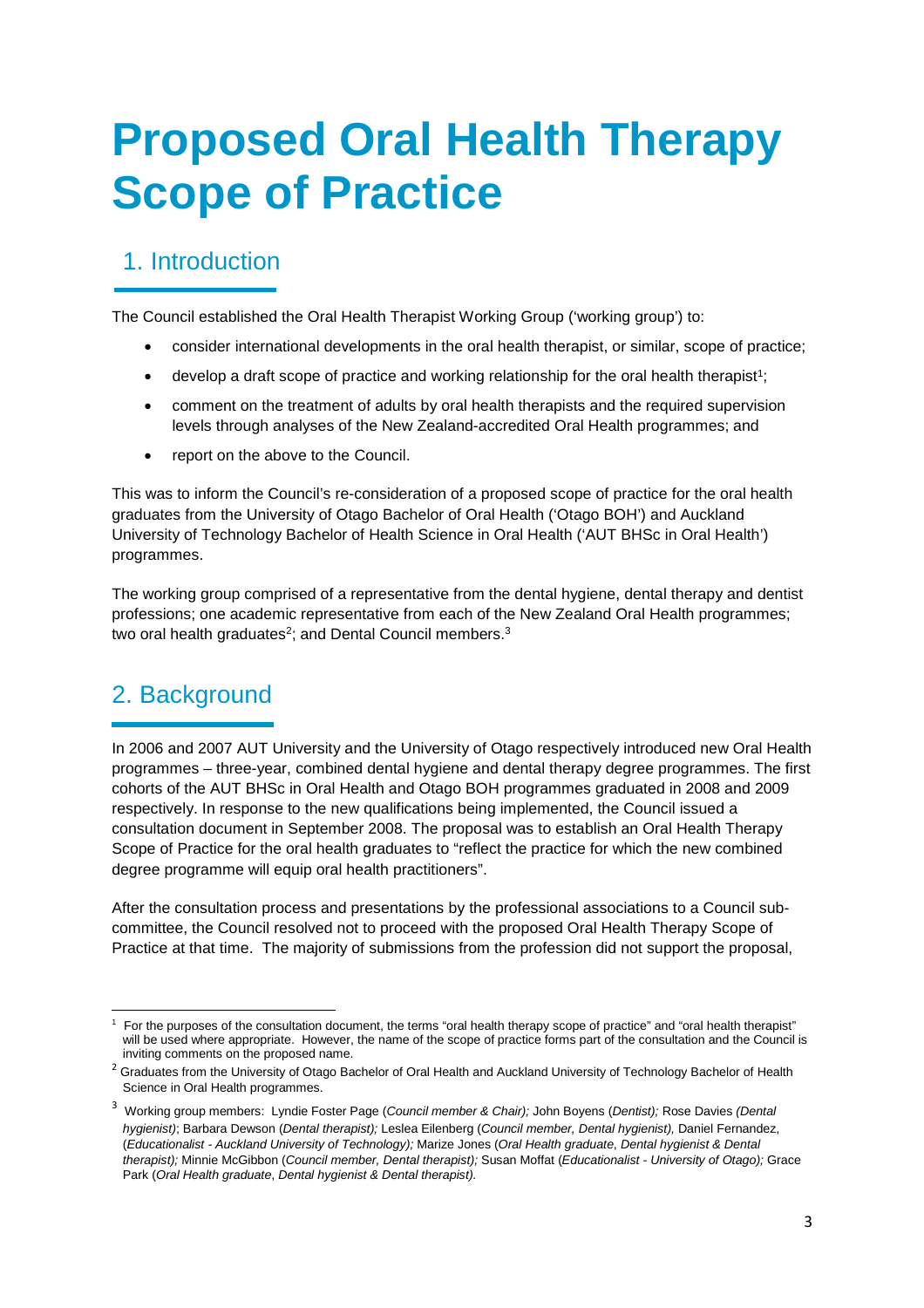with the view expressed that the existence of "combined training programmes in itself did not create a new profession". It was resolved that this matter be reconsidered in five years.

Since then, the Council has encountered the following issues which are associated with the registration of oral health graduates in the two separate scopes of practice (Dental Hygiene and Dental Therapy Scopes of Practice):

- a) The Oral Health programmes are not equivalent to dental hygiene-only or dental therapy-only programmes. The Oral Health programmes are prescribed qualifications for the Dental Hygiene and Dental Therapy Scopes of Practice, however they are substantially different to the balance of the prescribed qualifications.
- b) The Dental Board of Australia has approved the two accredited New Zealand Oral Health programmes for registration in Australia in the Oral Health Therapist Scope of Practice. This approval was on the basis of comparable competencies and shared Australasian accreditation standards for dental programmes.

This is of particular significance due to the existence of the Trans-Tasman Mutual Recognition Act which recognises Australian and New Zealand registration standards as equal. As a result of the Act, an oral health practitioner registered to practise in Australia can register and practise in the same profession in New Zealand, and vice versa.

- c) Discrepancies in supervision levels the same clinical activity is performed under different supervision levels within the Dental Therapy and Dental Hygiene Scopes of Practice. This will be discussed in more detail further in the document.
- d) Requiring practitioners to register in both scopes of practice does not acknowledge the oral health graduates' integrated approach to care which is developed and supported by the educational approach taken during their educational programme.
- e) A perceived lack of professional identity for the oral health graduates, as they are generally referred to as "dual graduates" within the industry, which technically is incorrect, as they obtain a single bachelor's degree. Furthermore, they are identified as either a dental hygienist or a dental therapist as defined by the scope activity being performed; the practice environment within which the activity is performed; and the employment agreement. Yet, oral health graduates are competent across both scopes of practice.

## 3. Working group investigations

The working group met on 4 October 2013 and 30 May 2014. In the process of developing a draft Oral Health Therapy Scope of Practice, and its comment on the treatment of adults by oral health therapists, the working group considered the following:

- Similar international scopes of practice.
- A comparison of the competencies and scopes of practice of New Zealand dental hygienists and dental therapists to the professional attributes and competencies of the newly qualified oral health therapist in Australia.
- Various international research, journal articles and editorial pieces on the current status of, and future developments within, the professions of dental hygiene, dental therapy and oral health therapy.

A full reference list of all the documents considered is included as Attachment 3.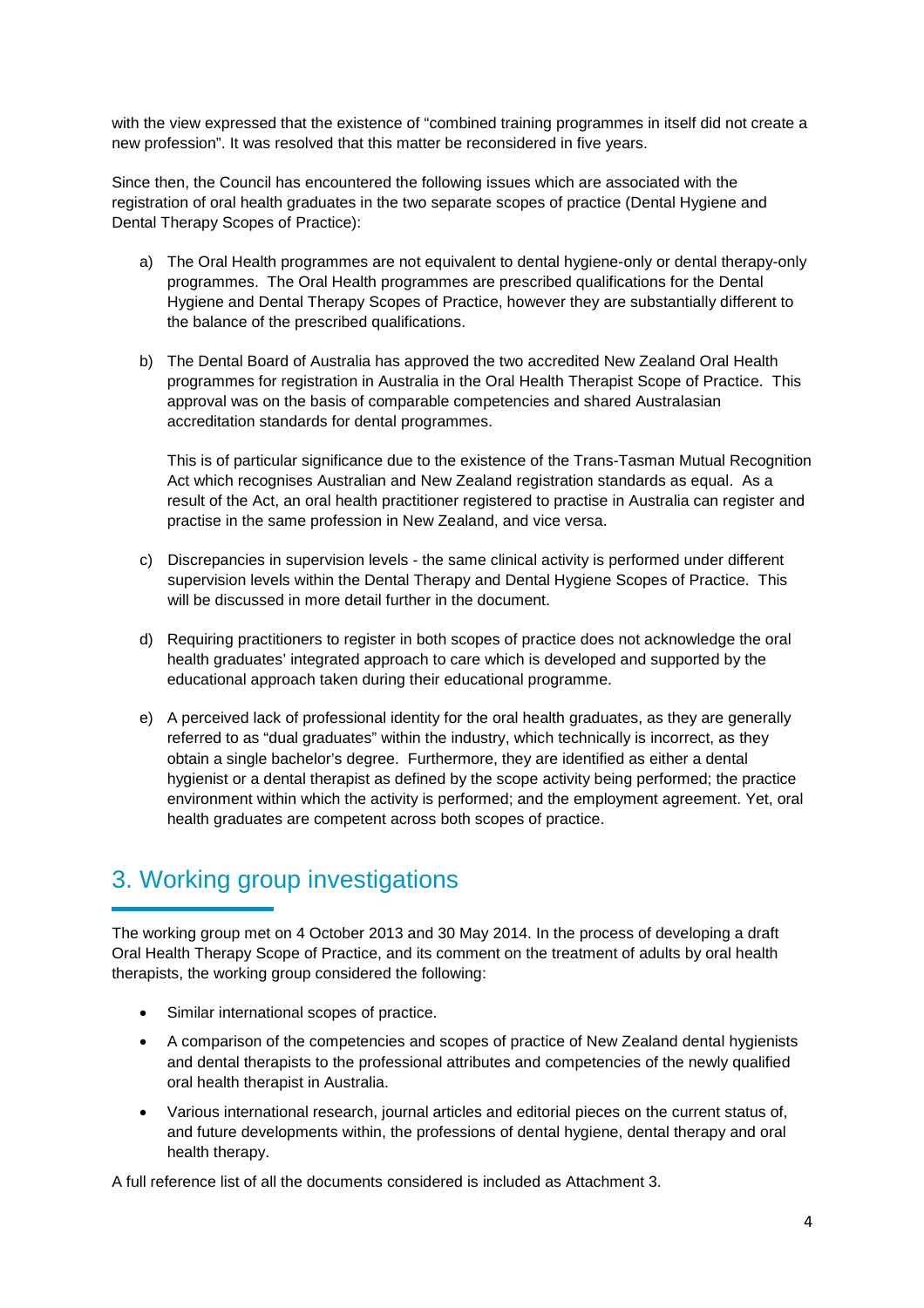#### Scope of practice

l

At its first meeting the working group agreed (not unanimous) that a draft Oral Health Therapy Scope of Practice be developed for oral health graduates.

To inform the working group's discussion on the proposed scope activities and associated supervision levels, the University of Otago and AUT University mapped the curricula of the Oral Health programmes against the Council competencies for dental hygiene and dental therapy. University of Otago was also requested to map areas of the Bachelor of Dental Surgery programme related to the administration of local anaesthetic and orthodontic procedures. These activities were investigated further because they are performed under direct clinical supervision<sup>4</sup> within the Dental Hygiene Scope of Practice. The balance of the dental hygiene activities are performed under clinical guidance<sup>5</sup>, and dental therapists practise independently with a consultative working relationship between the dental therapist and a dentist.

The underlying principle for the development of the proposed scope of practice was that the activities and associated supervision levels must be underpinned by the current curricula and competencies achieved by the graduates of the two accredited Oral Health programmes. Future programme developments fell outside the terms of reference of the working group.

#### Treatment of adults by oral health therapists

The working group was further requested to comment on the treatment of adults by oral health therapists and the required supervision levels. The treatment of adults by dental therapists was outside the terms of reference of the working group.

The working group considered international jurisdictions' age limitations, if any, and the supervision levels on the treatment of adults by oral health therapists and dental therapists.

The Dental Board of Australia (DBA) registration standard for oral health therapists was of particular importance, due to the mobility of the workforce between Australia and New Zealand enabled through the Trans-Tasman Mutual Recognition Act.

The DBA registration standard allows a dental practitioner to perform treatment for which they have been educated and trained in programs of study approved by the National Board, and in which they are competent.

To further investigate this position, the DBA and two Australian Universities were approached for information on the specific age limits of dental therapy activities, and the supervision requirements for the Oral Health Therapy Scope of Practice.

Different age limitations and supervision requirements exist across the various Australian states, based on the individual programme curricula and the state regulation at the time of the introduction of the National Law in 2010<sup>6</sup>.

In addition, the two New Zealand Oral Health programmes were asked to comment on an appropriate age limit for dental therapy activities for a proposed Oral Health Therapy Scope of Practice, based on their current programme curricula.

<sup>4</sup> **Direct clinical supervision** means the clinical supervision provided to a dental hygienist by a practising dentist or dental specialist when the dentist is present on the premises at the time the dental hygiene work is carried out.

<sup>&</sup>lt;sup>5</sup> Clinical guidance means the professional support and assistance provided to a dental hygienist by a practising dentist or dental specialist as part of the provision of overall integrated care to the patient group. Dental hygienists and dentists or dental specialists normally work from the same premises providing a team approach. Clinical guidance may be provided at a distance but appropriate access must be available to ensure that the dentist or dental specialist is able to provide guidance and advice, when required, and maintain general oversight of the clinical care outcomes of the patient group. Dental hygienists are responsible and accountable for their own clinical practice within their scope of practice but the dentist or dental specialist is responsible and accountable for the clinical guidance provided.

<sup>6</sup> The National Law is the Health Practitioner Regulation National Law as in force in each state and territory.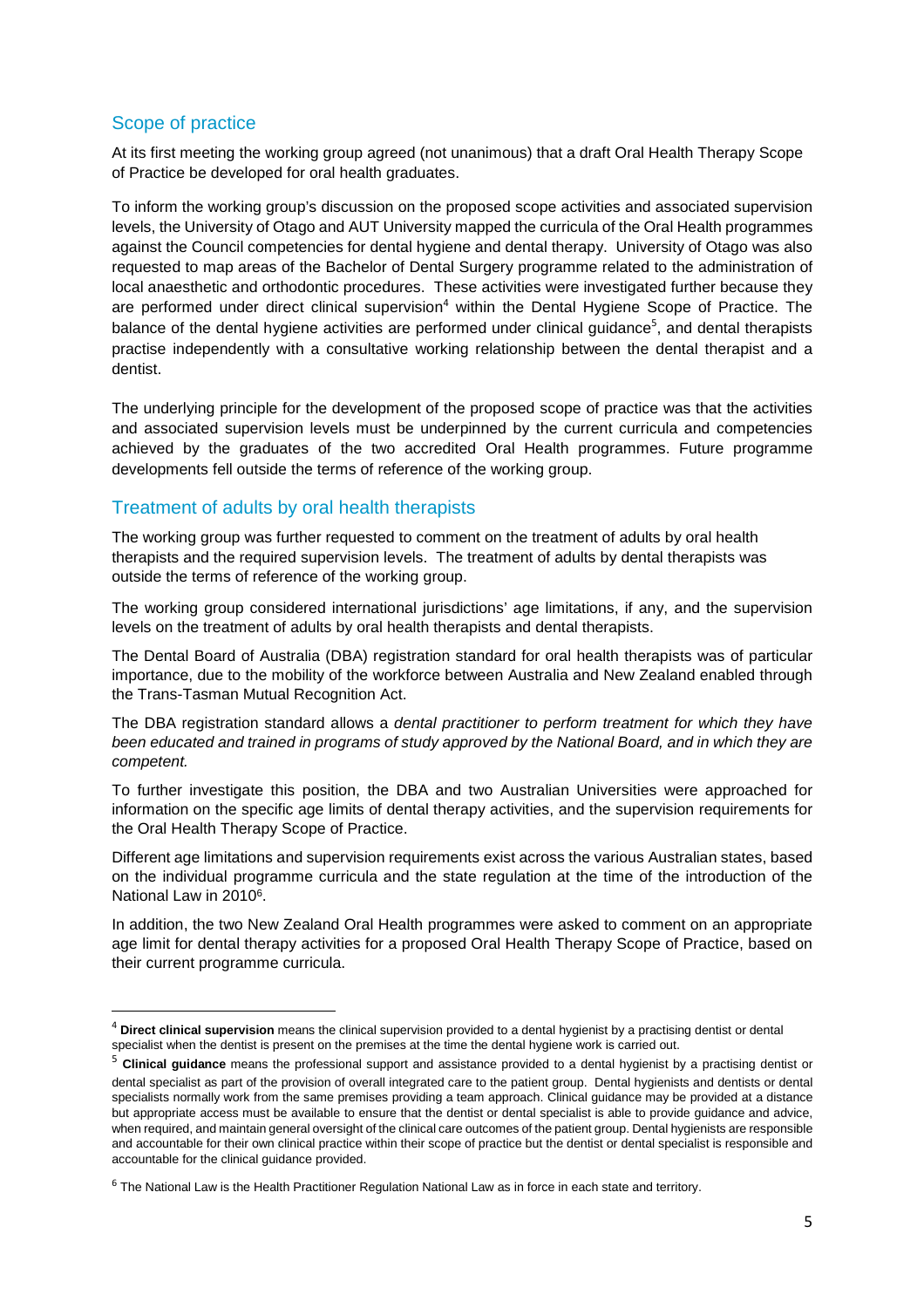## 4. Proposals

 $\overline{a}$ 

The working group deliberations and its recommendations were considered by the Council at its meeting on 4 August 2014.

Subsequently, draft competencies for the proposed Oral Health Therapy Scope of Practice have been developed by the secretariat, based on the current dental hygiene and dental therapy competencies.<sup>7</sup>

The Council is now consulting on a proposed Oral Health Therapy Scope of Practice (Attachment 1) and the draft Competency Standards and Performance Measures for Oral Health Therapists (Attachment 2).

It is important to note that the current proposal does not change the activities of the Dental Hygiene and Dental Therapy Scopes of Practice.

An executive summary of various aspects of the proposed Oral Health Therapy Scope of Practice and their development follows.

### 4.1. Proposed name for the combined scope of practice

The working group consulted with key professional associations on a possible name for a scope of practice for the oral health graduates. The New Zealand Dental Hygienists' Association (NZDHA), the New Zealand Dental and Oral Health Therapists Association (NZDOHTA), and the New Zealand Dental Association (NZDA) were consulted.

NZDOHTA confirmed their preference for the name oral health therapist, and the NZDHA confirmed the name oral health therapist was acceptable and aligned with the international fraternity.

The response from the NZDA indicated a preference for the status quo, Dental Hygienist and Dental Therapist, with the flexibility to register in one or both of these categories.

The Council is proposing that the scope of practice be called the Oral Health Therapy Scope of Practice – with the ability of a registered practitioner to call him- or her-self an oral health therapist, and/or a dental hygienist, and/or a dental therapist.

The proposed name for the combined scope and registered practitioner is consistent with Australia and Singapore; the two countries which currently have a combined scope of practice additional to Dental Therapy and Dental Hygiene Scopes of Practice.

## 4.2. Proposed Oral Health Therapy Scope of Practice activities

The proposed Oral Health Therapy Scope of Practice activities are underpinned by the education delivered by the Oral Health programmes. The curricula are designed, and programmes are accredited to ensure the competencies prescribed by the Council for dental hygienists and dental therapists are achieved by oral health graduates.

 $7$  The Dental Council competency framework for dentists, dental hygienists, dental therapists, clinical dental technicians and dental technicians are scheduled for review during 2015/16. This will include competencies for oral health therapists, if approved.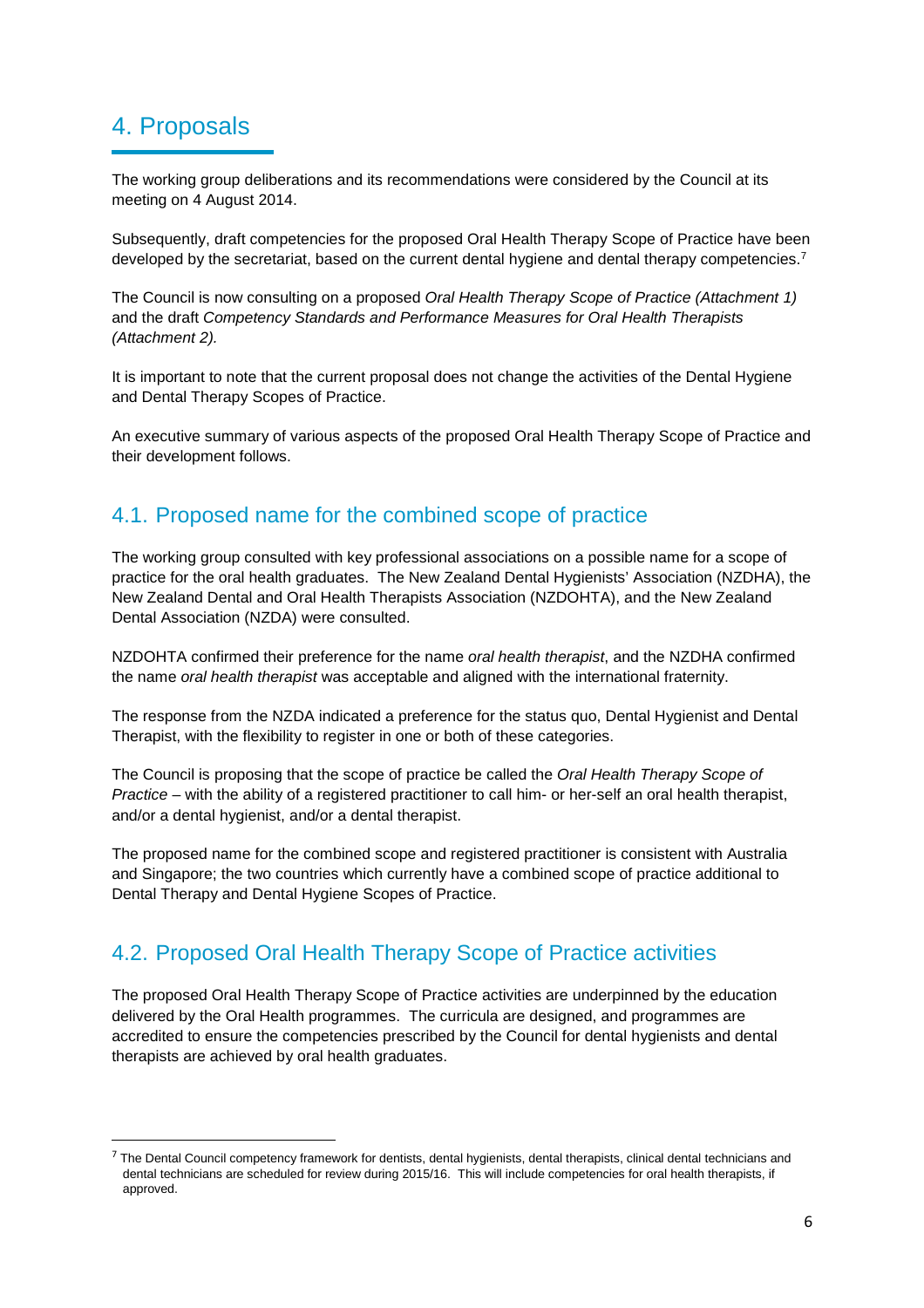The Dental Hygiene and Dental Therapy Scopes of Practice formed the basis of the proposed Oral Health Therapy Scope of Practice, and all dental therapy and dental hygiene activities have been consolidated in the proposed scope. The proposed Oral Health Therapy Scope of Practice reflects the following considerations:

a) Both University programmes expressed the view that oral health graduates have heightened capabilities in some practice areas which distinguish their practice from the practice of dental hygiene and dental therapy.

The academic representatives of the working group were of the view that the integration of the therapy and hygiene education, skills and competencies enabled oral health graduates to plan and deliver care for patients across the lifespan in a comprehensive manner, within the defined scope of practice.

This heightened capability is related to the integrated educational approach taken within the programmes, in particular, in the area of oral health assessment (including risk assessment) and care planning (including disease management and preventive strategies, and clinical activities to be performed).

- b) A further area of heightened capability identified by the programmes is community oral health promotion. Although single qualified therapy and hygiene graduates have always been educated with an oral health promotion and disease prevention focus, the oral health graduate has a broader focus on being able to provide oral health promotion initiatives in the community as well as in a one-on-one practice environment. Oral health graduates are able to competently develop, implement and evaluate projects in communities of need.
- c) The proposed Oral Health Therapy Scope of Practice would allow oral health graduates to diagnose dental caries in patients of all ages and provide the opportunity to discuss individualised preventive strategies with a patient, based on a caries diagnosis.

Currently, oral health graduates can only diagnose dental caries under the Dental Therapy Scope of Practice, as diagnosis of dental caries is not included in the Dental Hygiene Scope of Practice. Caries diagnosis is applicable in the care of patients of all ages, and oral health graduates currently receive the education required to enable accurate diagnosis of dental caries.

d) The orthodontic activities have been ordered and grouped to reflect pre- to post- banding activities.

 Two orthodontic activities that were formerly grouped under the general scope activities and performed under clinical guidance: "Tracing cephalometric radiographs" and "Fabricating retainers, and undertaking other simple laboratory procedures of an orthodontic nature", now sit with the other orthodontic activities.

The activities related to oral hygiene instruction, polishing of teeth and making of study models have been removed from the list of orthodontic activities, as they are already included in the list of general activities.

The wording specifying how to remove adhesives has also been removed.

e) Minor wording changes have been made during this process, aimed at improving accuracy, conciseness and clarity.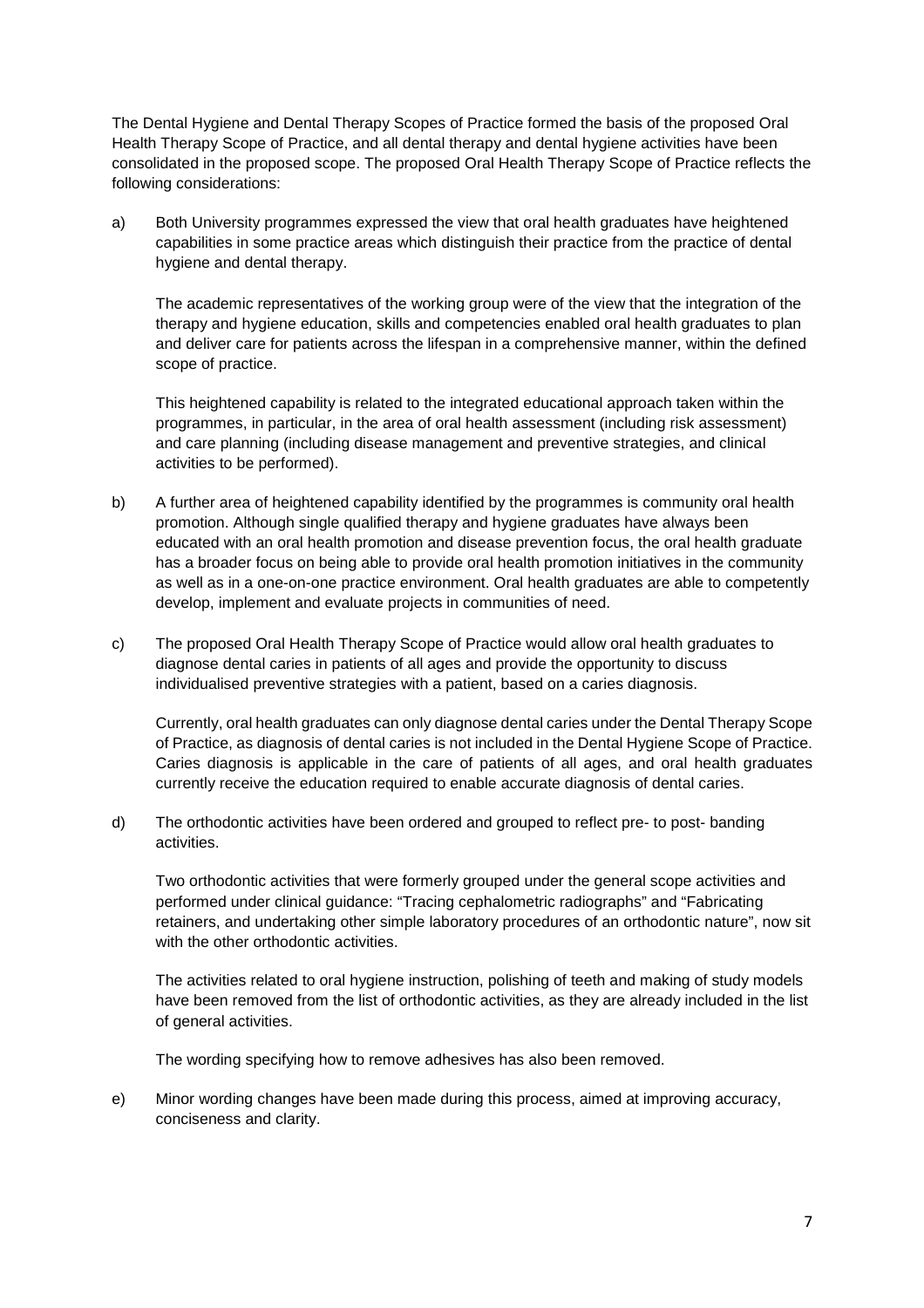## 4.3. Supervision levels for the proposed Oral Health Therapy Scope of **Practice**

Currently oral health graduates can register as a dental hygienist and/or a dental therapist and practise within one or both scopes of practice.

Activities in the Dental Hygiene and Dental Therapy Scopes of Practice are performed under different supervision levels. The hygiene activities are performed either under clinical guidance or direct clinical supervision of a dentist or dental specialist, while dental therapy activities are performed within a consultative working relationship with a dentist.

When performing activities common to both scopes of practice, different supervisory conditions apply to those activities, dependent upon whether oral health graduates are working within their Dental Hygiene or Dental Therapy Scope of Practice.

#### Supervision for the administration of local anaesthetic

The common activity where there is a marked discrepancy of supervision is the administration of local anaesthetic (LA). The Dental Hygiene Scope of Practice requires direct clinical supervision (dentist onsite); while the Dental Therapy Scope of Practice has no requirement for supervision.

Mapping of the competency standards and performance measures for dental hygiene, dental therapy and dentistry against the curricula of the oral health and dental programmes at the University of Otago and the AUT BHSc in Oral Health programme, illustrated that the same competencies are achieved for the administration of LA by both dental and oral health graduates. Oral health graduates know of the restrictions<sup>8</sup>, potential interactions with medications and complications associated with the administration of LA, and the management of the patient in the unfortunate event of a medical emergency.

The different level of knowledge of physiology, human disease and pharmacology between the dental and oral health graduates was also illustrated, and was considered to have implications for the management of medically compromised patients. However, these implications are not limited solely to the administration of LA, they relate to all clinical activities performed by an oral health therapist.

Consequently the expectation is that typically, and consistent with current practice, a treatment plan for a medically compromised patient would be discussed with a dentist or dental specialist before commencement of treatment, irrespective of the need, or not, for LA.

#### Supervision for orthodontic activities

l

Mapping of the education modules for orthodontic procedures in the University of Otago BDS and BOH programmes and the AUT BHSc in Oral Health programme, illustrated the primary differences between the orthodontic content in the oral health and dental programmes.

The proposed level of supervision for orthodontic activities within the proposed Oral Health Therapy Scope of Practice reflects the education received in this area of practice in the Oral Health programmes, and is aligned with the recommendations received from the programmes.

In relation to orthodontics, the proposed role of the oral health therapist would be "assisting the dentist or dental specialist in implementing orthodontic treatment plans, as directed by the dentist or dental specialist who is responsible for the patient's clinical care outcomes and is on site at the time, through

<sup>&</sup>lt;sup>8</sup> Restricted to administering local anaesthetic using dentoalveolar infiltration and inferior dental nerve block techniques.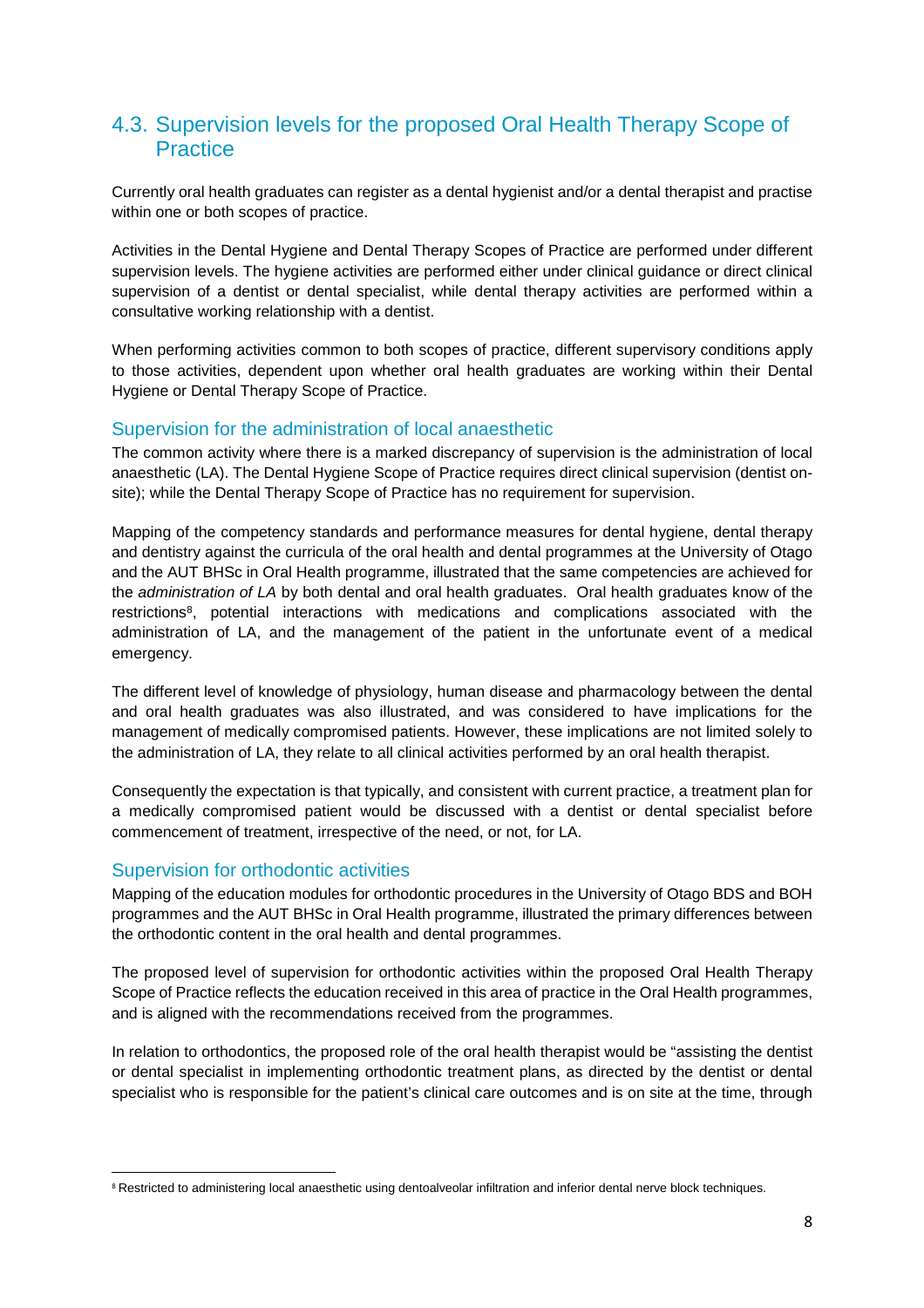performing the following orthodontic procedures:….". The procedures are then listed within the proposed scope of practice.

#### Proposed supervision levels for the Oral Health Therapy Scope of Practice

The Council is proposing that direct clinical supervision and clinical guidance requirements are not integrated into the proposed oral health therapy scope of practice.

This would mean that all scope activities, with the exception of orthodontic activities, would be performed independently on the basis of autonomous decision making, without a dentist or dental specialist being required on site.

Effectively, this is in the same manner as oral health graduates currently deliver care within their Dental Therapy Scope of Practice.

Orthodontic activities, as contained in the proposed oral health therapy scope of practice, would be performed under the direction of a dentist or dental specialist who is responsible for the patient's clinical care outcomes, and who is on-site during the treatment.

## 4.4. Age limit for dental therapy activities within the proposed Oral Health Therapy Scope of Practice

Activities performed within the proposed Oral Health Therapy Scope of Practice must necessarily be based on the education and competence of the practitioner. Therefore, the Oral Health programmes were asked to comment on an appropriate age limit for dental therapy activities within a proposed Oral Health Therapy Scope of Practice, based on their current curricula, to inform the working group's consideration in this area.

The working group considered the comments received from the two programmes; a comparison of related international practice; and comments received from two Australian Oral Health programmes.

Consequently the Council is proposing, on recommendation of the working group (not unanimous), that dental therapy (restorative) activities within the proposed Oral Health Therapy Scope of Practice may be performed on patients of all ages. For patients 18 years or older dental therapy (restorative) activities within the proposed Oral Health Therapy Scope of Practice would be performed under prescription of a dentist or dental specialist.

Under prescription means the dentist or dental specialist would complete the treatment plan and obtain consent from the patient for the oral health therapist to complete the restoration(s). However there is no requirement for the dentist or dental specialist to be on-site while the restorative procedure is being performed.

The proposed Oral Health Therapy Scope of Practice is provided as Attachment 1, and the underpinning Competency Standards and Performance Measures for Oral Health Therapists are detailed in Attachment 2.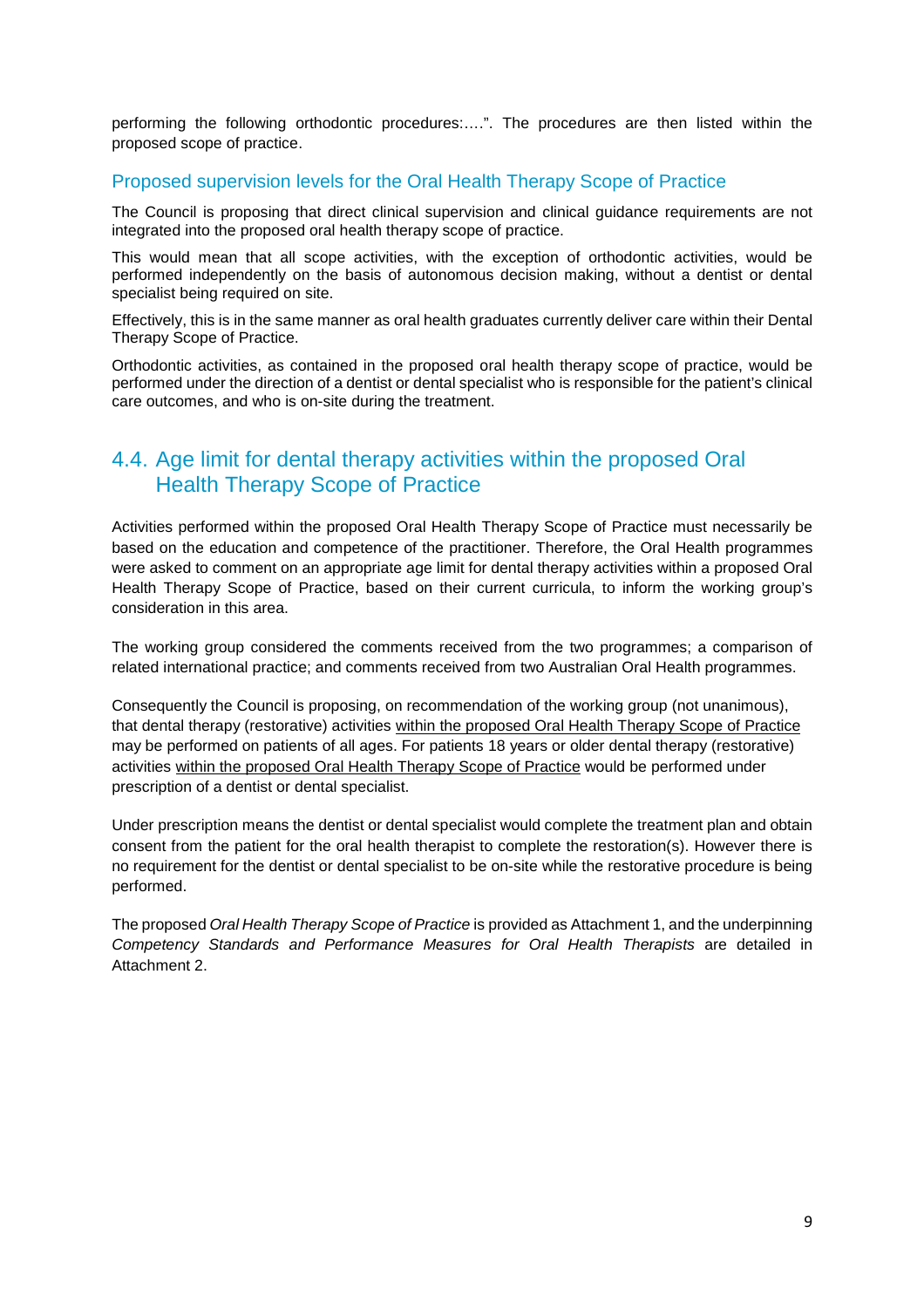## 4.5. Working relationship document

The working group was tasked with developing a working relationship document for oral health therapists. The existing Council working relationships contain a written professional agreement that must be signed between the relevant oral health practitioner and a dentist or dental specialist.

In considering this task, various working group members were of the view that the signed professional agreement between a dentist/dental specialist and the oral health practitioner did not have much value beyond meeting the legal obligation stipulated by the Council. Some members were of the view that an oral health graduate does not need a signed document to encourage them to seek clinical support or advice when required, or refer if needed.

Therefore, the Council is proposing, on the working group's recommendation (not unanimous), that no written professional agreement is required for the practise of the proposed Oral Health Therapy Scope of Practice. This means that if accepted, there will be no Code of Practice – Professional relationship associated with the practice of Oral Health Therapy.

However, the Council emphasises that a team approach to ensure patients' overall health is essential and this proposal in no way diminishes the need for oral health practitioners to establish and foster professional relationships.

It is expected that oral health therapists while practising within the limits of their scope and competency, will collaborate with other health professionals to provide appropriate and comprehensive care, ensuring patients' overall health; without the need for a written professional agreement with a dentist or dental specialist.

The Council expects oral health therapists to exercise their professionalism and ethical responsibility to seek clinical support or advice when needed, or refer to another oral health practitioner or other health professional, when required.

Oral health therapists practising outside their scope of practice, or if concerns were raised about their competency, would be managed in the same manner as any oral health practitioner. All oral health practitioners are responsible for their own clinical practice, within their scope of practice.

Under the Medicines Regulations an oral health therapist will not currently be exempted for administration and use of medicines currently exempted for use by dental therapists. A change to Schedule 1 of the Medicines Regulations would need to be explored if an Oral Health Therapy Scope of Practice is created. In the interim, it is likely that oral health therapists would need a standing order from a dentist for the use and administration of medication that falls within their scope of practice.

## 5. Transition period for the Oral Health Therapy Scope of Practice

- It is proposed that the next cohort of oral health graduates following the establishment of the proposed scope, be registered in the Oral Health Therapy Scope of Practice.
- For an oral health graduate<sup>9</sup> registered in both the Dental Hygiene and Dental Therapy Scopes of Practice, transition will be during the first application for renewal of their annual practising certificate (APC) following the establishment of the proposed Oral Health Therapy Scope of

l

<sup>&</sup>lt;sup>9</sup> Oral health graduates are those practitioners holding a University of Otago Bachelor of Oral Health or Auckland University of Technology Bachelor of Health Science in oral health qualifications.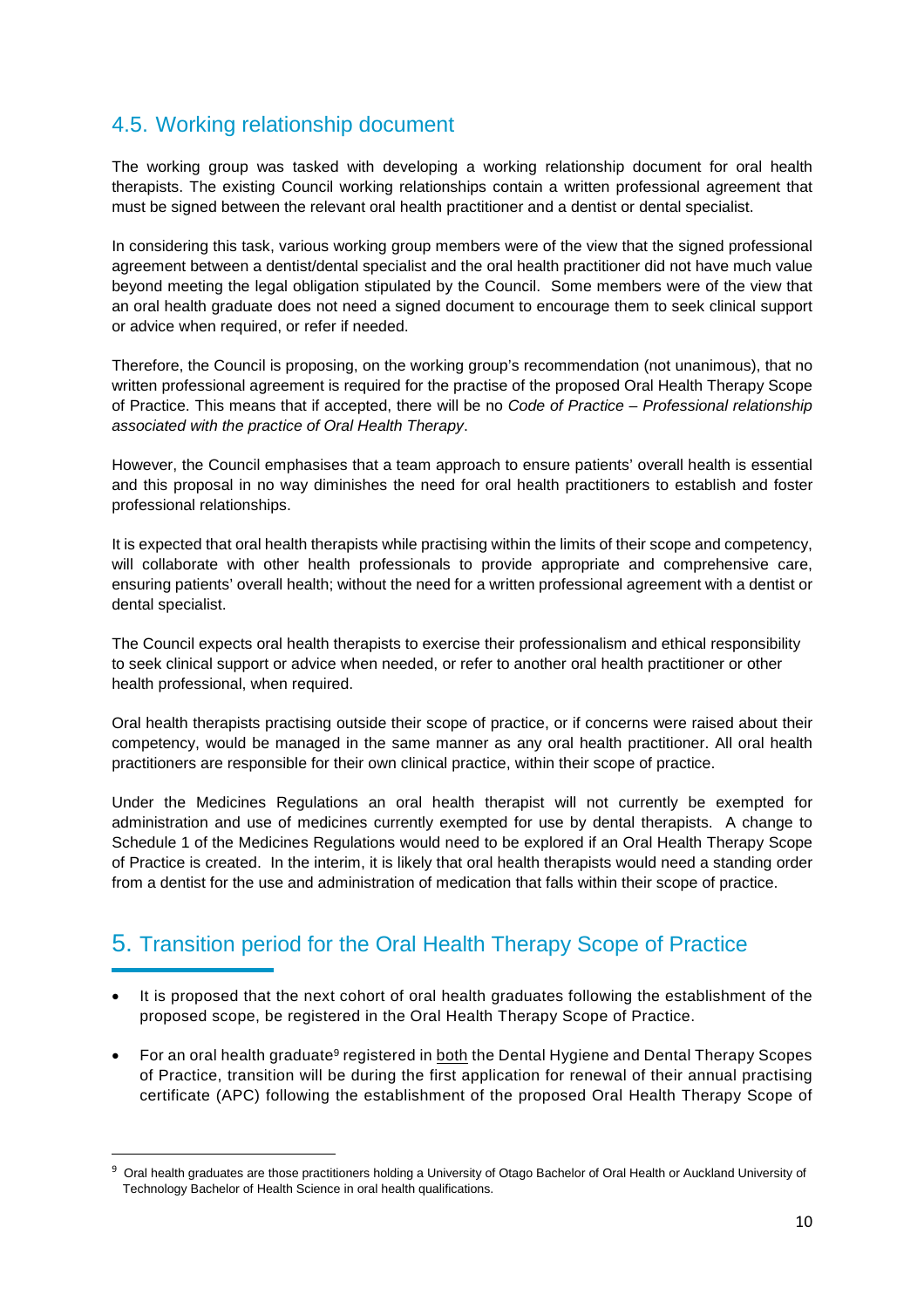Practice. If an oral health graduate does not hold a current APC in both scopes of practice, transition will be subject to meeting the normal recency of practice requirements.

An oral health graduate can choose, during that application for APC renewal, to transfer their registration to the proposed Oral Health Therapy Scope of Practice or retain registration in their current registered scope(s) of practice.

Transition will be closed after one year following the gazetting of the proposed Oral Health Therapy Scope of Practice, after which oral health graduates registered in the Dental Therapy and/or Dental Hygiene Scopes of Practice can apply for registration as an oral health therapist if they choose to at a later stage.

- Oral health graduates with qualifications obtained before the establishment of the proposed scope, and not currently registered with the Council can apply for registration in the Oral Health Therapy Scope of Practice by following and meeting the normal registration requirements for applicants with New Zealand prescribed qualifications.
- This transition does not apply to practitioners who have completed dental hygiene-only and dental therapy-only qualifications and are registered as a Dental Hygienist and a Dental Therapist. The proposed Oral Health Therapy Scope of Practice has been developed based on the current curricula of the accredited Oral Health programmes.

## 6. Proposed prescribed qualifications

The following qualifications are proposed as prescribed qualifications for the Oral Health Therapy Scope of Practice:

- University of Otago Bachelor of Oral Health
- Auckland University of Technology Bachelor of Health Science in Oral Health
- New Zealand Oral Health Therapist Registration Examination
- Dental Board of Australia-approved Australian qualifications that allow graduates registration in the Oral Health Therapist Scope of Practice in Australia.

Normal individual assessment provisions would apply for overseas applications for registration in the proposed Oral Health Therapy Scope of Practice, where practitioners believe their qualifications, training and experience are equivalent to, or are satisfactory as, a prescribed qualification.

#### Prescribed qualification changes for the Dental Hygiene and Dental Therapy Scopes of Practice

The prescribed qualifications for the Dental Hygiene and Dental Therapy Scopes of Practice will be amended to include an end date for the two Oral Health programmes, in line with the end of the transition period. These end dates would also apply for individual assessments of overseas qualifications against these Oral Health programmes for registration as a dental hygienist or a dental therapist.

The proposed prescribed qualifications are included in the proposed notice for the Oral Health Therapy Scope of Practice (Attachment 1).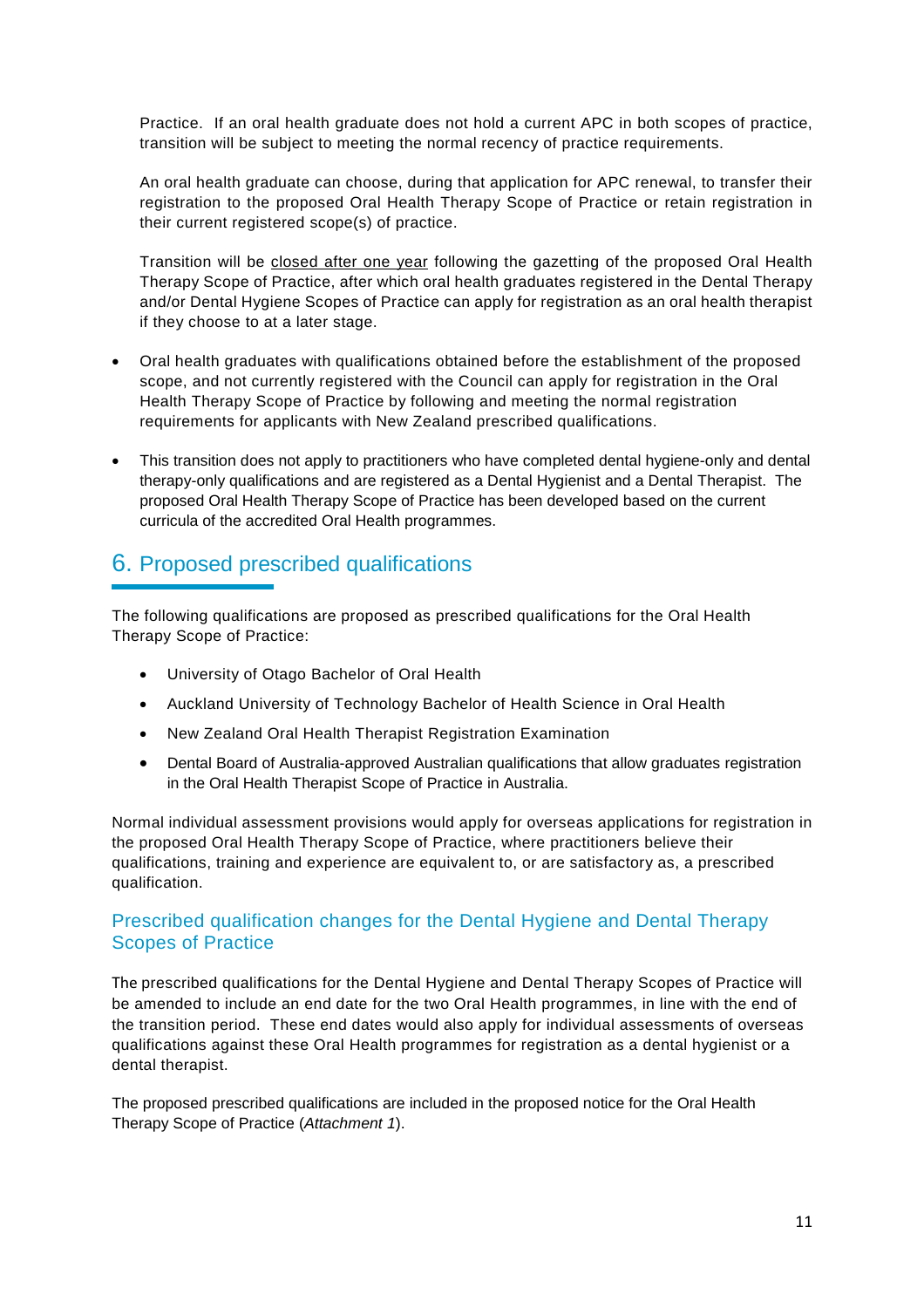## 7. Recency of practice and continuing competency

The issue of recency of practice requirements was also considered by the working group. The Council agreed with the working group that the same recency of practice provisions would be applied to oral health therapists as to all other oral health practitioners.

Practitioners will be required to declare at the time of transitioning from their respective Dental Hygiene and/or Dental Therapy Scopes of Practice that they have maintained competence in the scopes of practice in which they are registered. A similar declaration will be required on an annual basis when renewing their practising certificates, in the same manner as all other oral health practitioners.

Every practitioner is responsible for maintaining competence within his/her scope, or upskilling in required areas.

## 8. Consultation Questions

Stakeholders are invited to comment on the proposed Oral Health Therapy Scope of Practice by responding to the following questions:

- Q1. Do you agree/disagree with the proposed name of the scope for oral health graduates being the Oral Health Therapy Scope of Practice – with the ability of registered practitioners to call themselves an oral health therapist, and/or a dental hygienist, and/or a dental therapist? If you disagree, please detail why.
- Q2. Do you agree/disagree with the proposed Oral Health Therapy Scope of Practice? If you disagree, please detail the specific area and reasons.
- Q3. Do you agree/disagree with the proposed Competency Standards and Performance Measures for Oral Health Therapists? If you disagree, please detail the specific area and reasons.
- $Q4.$  Do you agree/disagree with the proposal to remove the requirement for a Code of Practice Professional relationship associated with the practice of Oral Health Therapy, including the need for a signed professional agreement? If you disagree, please explain.
- Q5. Do you agree/disagree with the proposed one year period for registered oral health graduates to transition from their registered Dental Hygiene and Dental Therapy Scopes of Practice to the Oral Health Therapy Scope of Practice? If you disagree, please explain.
- Q6. Do you agree/disagree with the proposed prescribed qualifications included in the Oral Health Therapy Scope of Practice notice? If you disagree, please explain.
- Q7. Does any element of the proposed Oral Health Therapy Scope of Practice require clarification or further guidance? Please explain.
- Q8. Do you have any further comments on the proposed Oral Health Therapy Scope of Practice, or any of its elements?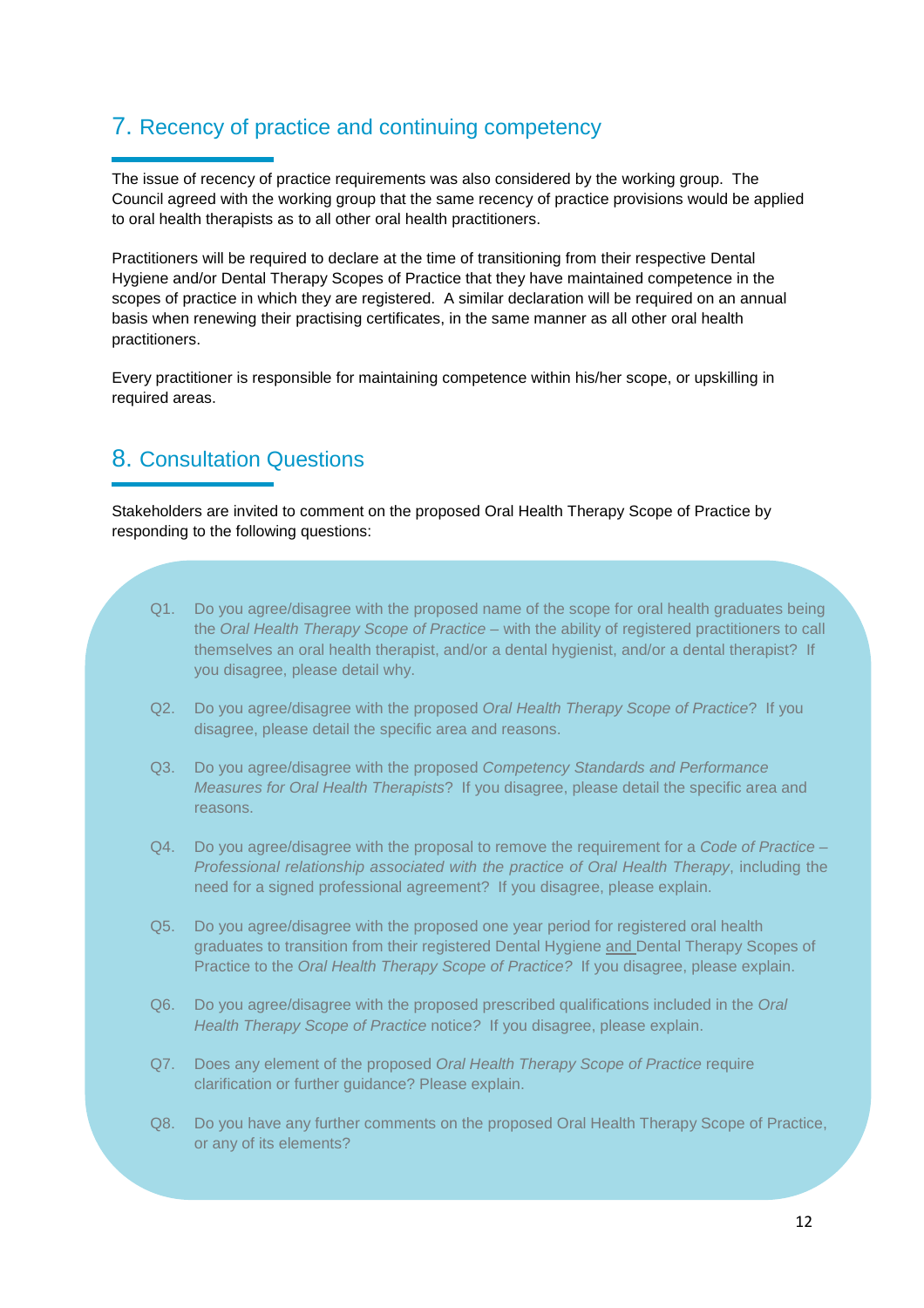## Proposed Scope of Practice for Oral Health Therapy

Dental Council Health Practitioners Competence Assurance Act 2003

## Notice of Scopes of Practice and Prescribed Qualifications Issued by the Dental Council pursuant to sections 11 and 12 of the Health Practitioners Competence Assurance Act 2003

## Oral Health Therapy

#### Scope of Practice for Oral Health Therapy

The scope of practice for oral health therapy is the practice of oral health therapy as set out in the documented "Detailed Scope of Practice for Oral Health Therapy" produced and published from time to time by the Dental Council.

Oral health therapists provide oral health assessment, diagnosis, management, treatment and preventive care for patients of all ages, within the detailed scope of practice, commensurate with their approved education, training and competence. Restorative treatment for patients 18 years and over is provided under prescription<sup>10</sup> of a dentist or dental specialist, within the detailed scope of practice.

Oral health education, disease prevention and oral health promotion for individuals and communities are core activities, aimed at achieving and maintaining oral health throughout the lifespan as an integral part of general health.

Oral health therapists practise as part of the dental team, and work collaboratively with other oral health practitioners and health practitioners to provide appropriate and comprehensive care to the benefit of patients' overall health.

Areas of oral health practice which were not included in a practitioner's training should not be undertaken unless the practitioner has since completed appropriate training and practises to the standards required by the Council and within the detailed oral health therapy scope of practice.

#### Detailed Scope of Practice for Oral Health Therapy

Oral health therapy practice involves:

 $\overline{a}$ 

- obtaining and assessing medical and oral health histories.
- examining oral tissues, recognising abnormalities, and diagnosing dental caries and periodontal disease.

 $10$  Under prescription means the dentist or dental specialist would complete the treatment plan and obtain consent from the patient for the oral health therapist to complete the restoration(s). However, there is no requirement for the dentist or dental specialist to be on-site while the restorative procedure is being performed.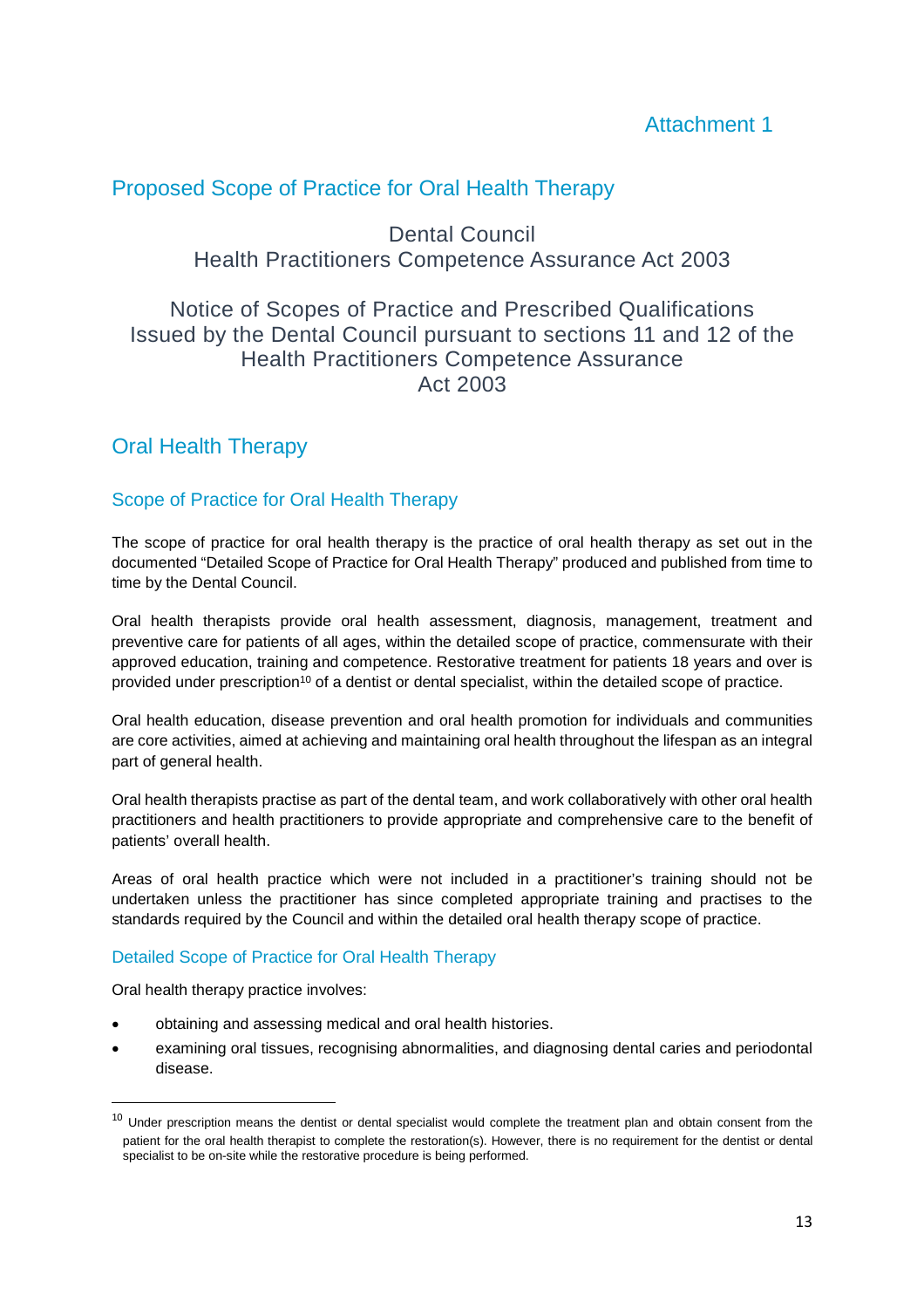- taking and interpreting intra and extra-oral radiographs.
- taking intra and extra-oral photographs.
- preparing oral health care plans.
- consulting with other health practitioners as appropriate.
- referring as necessary to the appropriate practitioner/agency.
- obtaining informed consent.
- providing oral health education, information and counselling to patients.
- applying and dispensing non-prescription preventive agents.
- applying prescription preventive agents.
- applying and dispensing topical agents for the treatment of tooth surface sensitivity and tooth discolouration.
- applying fissure sealants.
- administering topical local anaesthetic.
- administering local anaesthetic using dentoalveolar infiltration and inferior dental nerve block techniques.
- removing hard and soft deposits from all tooth surfaces.
- preparing cavities and restoring primary and permanent teeth using direct placement of dental materials.
- extracting primary teeth.
- performing pulpotomies on primary teeth.
- preparing teeth for, and placing stainless steel crowns on primary teeth.
- recontouring and polishing restorations.
- taking impressions, recording occlusal relationships, and making study models.
- constructing and fitting mouthguards and bleaching trays.
- performing postoperative procedures such as removal of sutures and placement and removal of periodontal dressings.
- promoting the oral health of communities by:
	- o raising awareness of oral health and its effect on general health and well-being.
	- o designing and implementing oral health promotion projects, and evaluating their effectiveness, in response to the oral health needs of specific communities.
- Assisting the dentist or dental specialist in implementing orthodontic treatment plans, as directed by the dentist or dental specialist who is responsible for the patient's clinical care outcomes and is on-site at the time, through performing the following orthodontic procedures:
	- o Tracing cephalometric radiographs.
	- o Placing separators.
	- o Sizing and cementing metal bands including loose bands during treatment.
	- o Preparing teeth for bonding fixed attachments and fixed retainers.
	- o Indirect bonding of brackets as set up by the dentist or dental specialist.
	- o Placing archwires when necessary (as formed by the dentist or dental specialist) and replacing ligatures/closing self- ligating brackets.
	- o Trial fitting removable appliances. This does not include activation.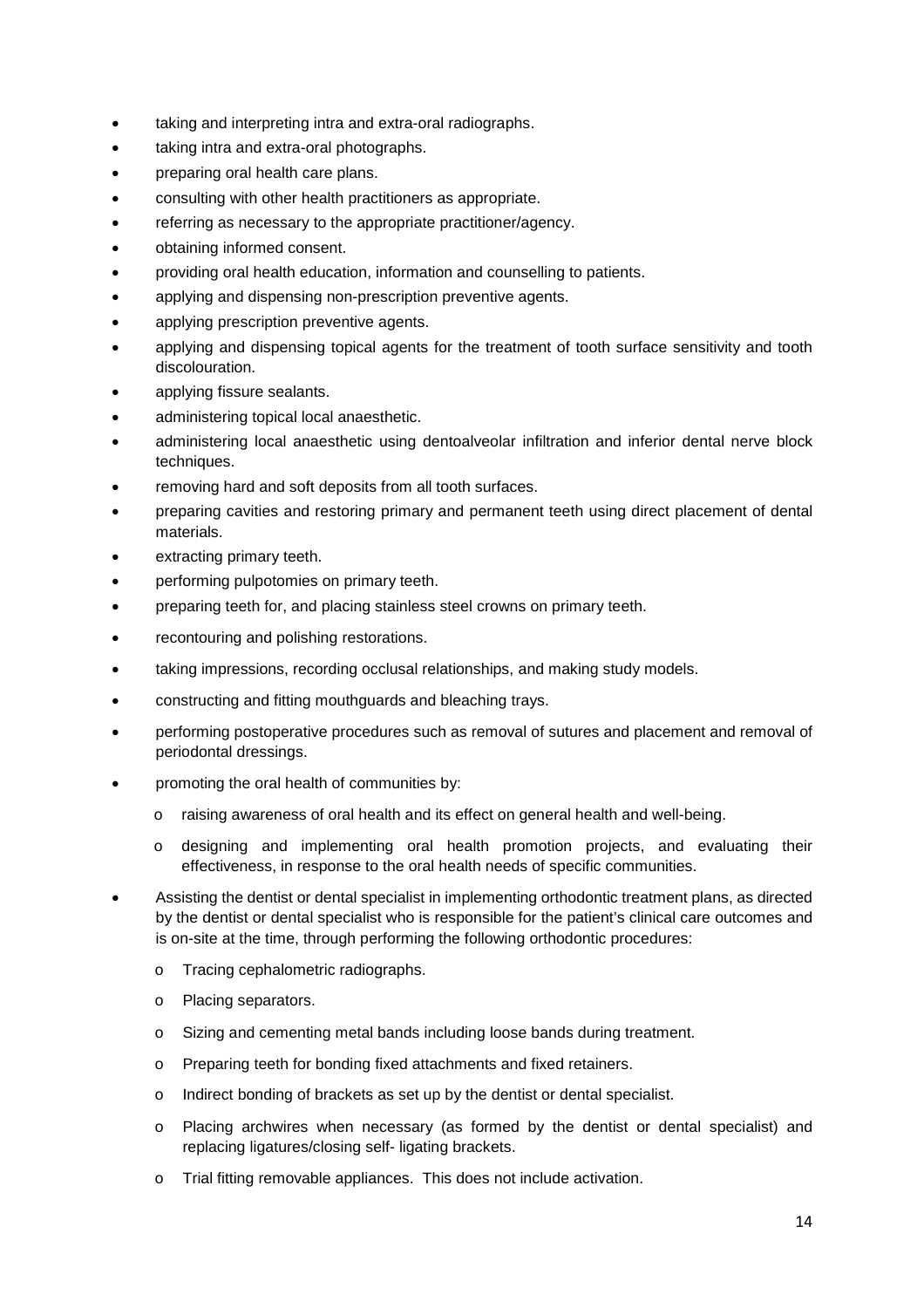- o Removing archwires after removing elastomeric or wire ligatures, or opening self- ligating brackets.
- o Removing fixed orthodontic attachments and retainers.
- o Removing adhesives after the removal of fixed attachments.
- o Fitting passive removable retainers.
- o Bonding preformed fixed retainers.
- o Fabricating retainers, and undertaking other simple laboratory procedures of an orthodontic nature.

## Prescribed qualifications for the Scope of Practice for Oral Health **Therapy**

- 1. University of Otago Bachelor of Oral Health; or
- 2. Auckland University of Technology Bachelor of Health Science in Oral Health; or
- 3. New Zealand Oral Health Therapist Registration Examination; or
- 4. Dental Board of Australia-approved Australian-accredited qualifications that allow graduates registration in the Oral Health Therapist Scope of Practice in Australia.

## Prescribed qualifications for the Scope of Practice for Dental Hygiene

- 1. Bachelor of Oral Health, University of Otago and registration as a Dental Hygienist with the Dental Council as at dd/mm/yy (end of transition period); or
- 2. Bachelor of Health Science in Oral Health, Auckland University of Technology and registration as a Dental Hygienist with the Dental Council as at dd/mm/yy (end of transition period); or
- 3. Certificate in Dental Hygiene issued by Otago Polytechnic and approved experience in the provision of oral health services within the scope of dental hygiene practice; and Dental Council approved courses for Administering Local Anaesthetic, Undertaking Orthodontic Procedures, Intra-oral Radiography and Extra-oral Radiography; or
- 4. New Zealand Defence Force training programme in Dental Hygiene and approved experience in the provision of oral health services within the scope of dental hygiene practice; and Dental Council approved courses for Administering Local Anaesthetic, Undertaking Orthodontic Procedures, Intra-oral Radiography and Extra-oral Radiography; or
- 5. Diploma in Dental Hygiene issued by a New Zealand educational institution; and Dental Council approved courses for Administering Local Anaesthetic, Undertaking Orthodontic Procedures, Intra-oral Radiography and Extra-oral Radiography; or
- 6. Diploma in Dental Hygiene, University of Otago (Orthodontic Procedures conferred from 2002) and Dental Council approved courses for Administering Local Anaesthetic and Extra-oral Radiography, or
- 7. Bachelor of Health Science (Endorsement in Dental Hygiene), University of Otago; or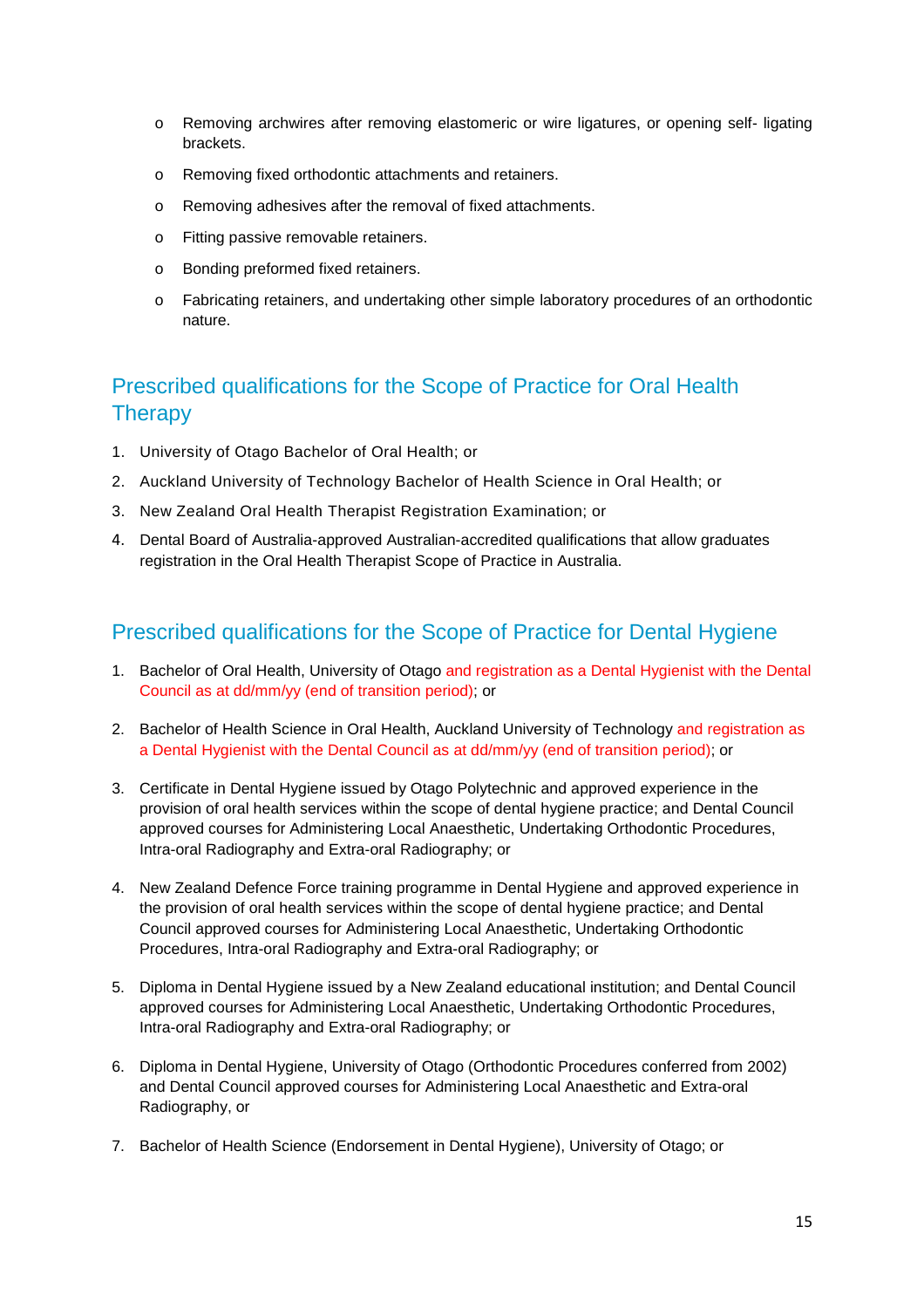- 8. an undergraduate dental hygiene degree or diploma from the Australian Dental Council or Dental Board of Australia accredited educational institution that included education in Administering Local Anaesthetic, Undertaking Orthodontic Procedures, Intra-oral Radiography and Extra-oral Radiography and registration in Australia<sup>11</sup>; or
- 9. an undergraduate dental hygiene degree or diploma, or undergraduate dental degree; and a pass in the Dental Council Dental Hygiene Registration Examination; or
- 10. an undergraduate dental hygiene degree or diploma or undergraduate dental degree and a pass in the USA National Board Dental Hygiene Examination or Canadian National Dental Hygiene Certification Examination and a pass in a USA or Canadian regional or state board dental hygiene clinical examination; and registration with a USA or Canadian dental authority; and Dental Council approved courses for Administering Local Anaesthetic, Undertaking Orthodontic Procedures, Intra-oral Radiography and Extra-oral Radiography; or
- 11. a Commission on Dental Accreditation (CDA) accredited undergraduate dental hygiene degree or diploma; a pass in the USA National Board Dental Hygiene Examination or Canadian National Dental Hygiene Certification Examination; and registration with a USA or Canadian dental authority; and Dental Council approved courses for Administering Local Anaesthetic, Undertaking Orthodontic Procedures, Intra-oral Radiography and Extra-oral Radiography; or
- 12. a General Dental Council (GDC) accredited undergraduate dental hygiene degree or diploma from the United Kingdom; and registration with the GDC; and Dental Council approved courses for Administering Local Anaesthetic, Undertaking Orthodontic Procedures, Intra-oral Radiography and Extra-oral Radiography; or
- 13. a Certificate or Diploma in Dental Hygiene conferred by the GDC; and registration with the GDC; and Dental Council approved courses for Administering Local Anaesthetic, Undertaking Orthodontic Procedures, Intra-oral Radiography and Extra-oral Radiography.

## Prescribed qualifications for the Scope of Practice for Dental Therapy

- 1. Bachelor of Oral Health, University of Otago and registration as a Dental Therapist with the Dental Council as at dd/mm/yy (end of transition period); or
- 2. Bachelor of Health Science in Oral Health, Auckland University of Technology and registration as a Dental Therapist with the Dental Council as at dd/mm/yy (end of transition period); or
- 3. Certificate in Dental Therapy or Certificate in Dental Nursing (issued by the Department of Health or a New Zealand educational institution) and approved experience in the provision of dental therapy services within the scope of dental therapy practice (including interpreting periapical and bitewing radiographs under the direction and supervision of a dentist who can attest to competency) and evidence of successful completion of Dental Council approved courses for Pulpotomies and Stainless Steel Crowns and Radiography and Diagnostic Radiography (or an exemption certificate for radiography issued by the New Zealand Medical Radiation Technologists Board (MRTB) current as at 18 September 2004); or
- 4. Diploma in Dental Therapy (issued by a New Zealand educational institution) and approved experience in the provision of dental therapy services within the scope of dental therapy practice (including interpreting periapical and bitewing radiographs under the direction and supervision of

l

 $11$  With the introduction of the National Registration and Accreditation Scheme in 2010 all Australian State Licensing Boards were replaced by the Dental Board of Australia.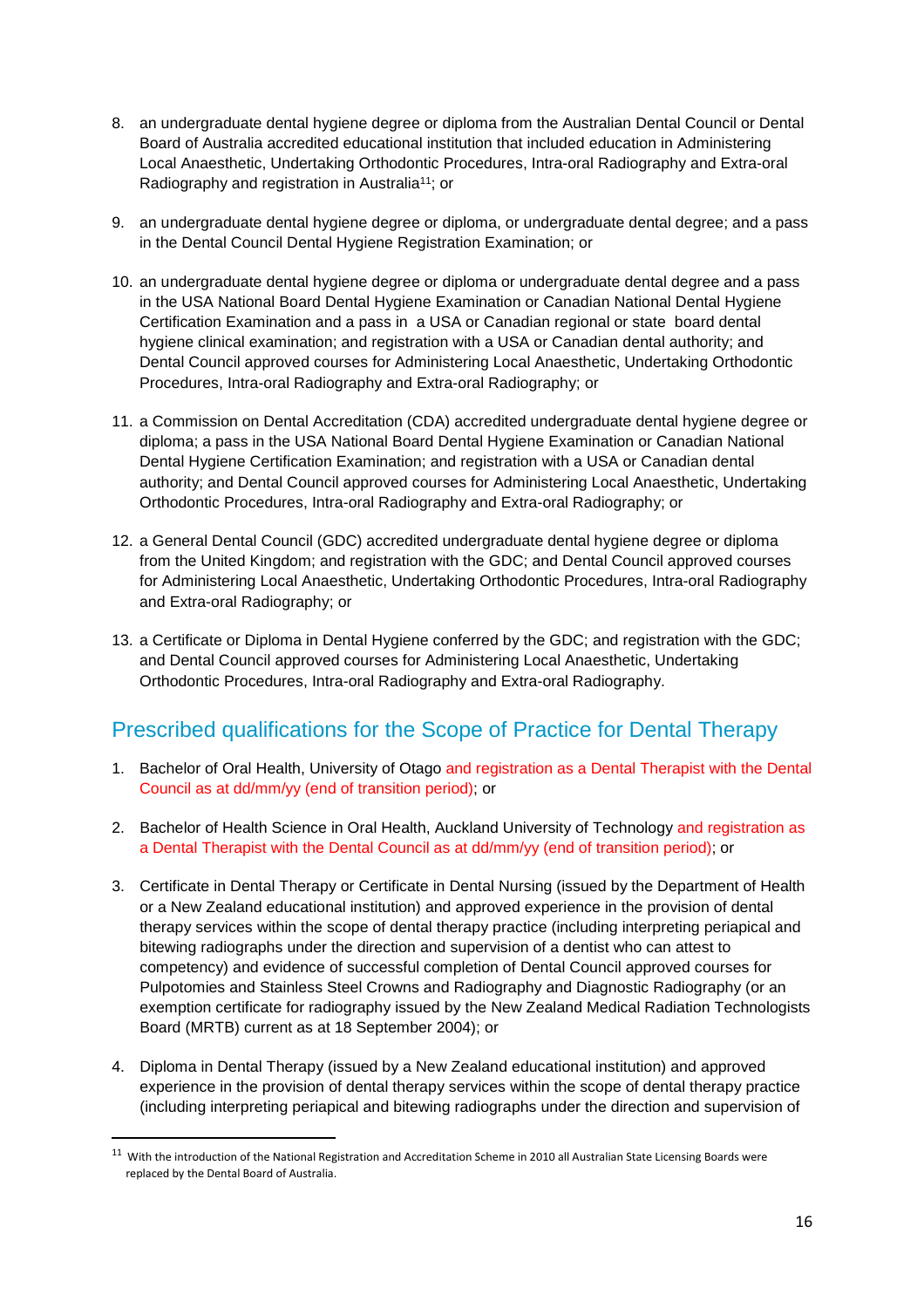a dentist who can attest to competency) and evidence of successful completion of Dental Council approved courses for Pulpotomies and Stainless Steel Crowns and Radiography and Diagnostic Radiography (excluding a Diploma in Dental Therapy issued by University of Otago or an exemption certificate for radiography issued by the New Zealand Medical Radiation Technologists Board (MRTB) current as at 18 September 2004); or

- 5. Bachelor of Health Science (Endorsement in Dental Therapy), University of Otago; or
- 6. Undergraduate dental therapy degree or diploma from the Australian Dental Council or Dental Board of Australia accredited educational programme that included education in Pulpotomies, Stainless Steel Crowns, Radiography and Diagnostic Radiography and registration in Australia; or
- 7. Undergraduate dental therapy degree or diploma, or an undergraduate dental degree; and a pass in the Dental Council Dental Therapy Registration Examination.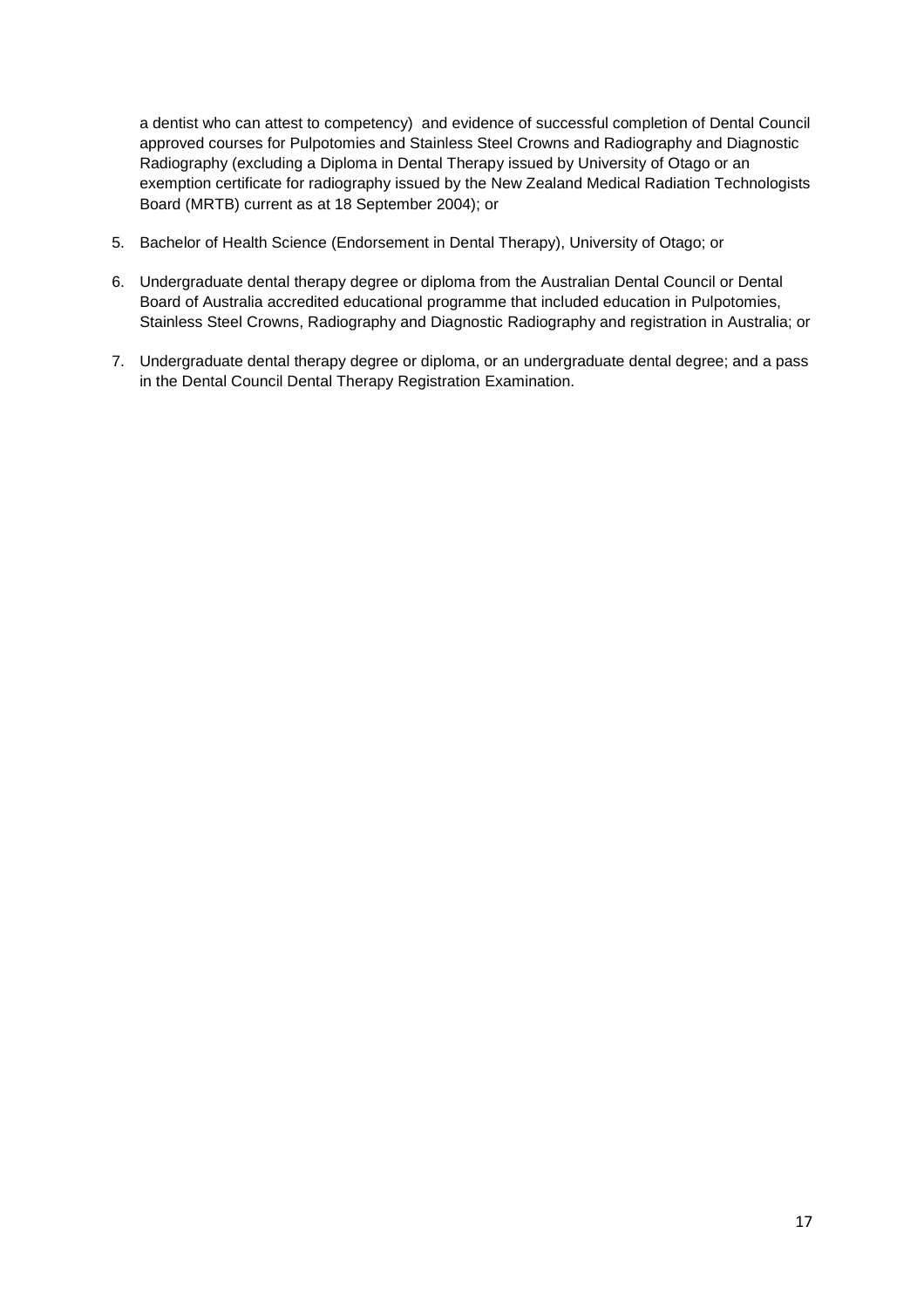## Draft Competency Standards and Performance Measures for Oral Health Therapists

The purposes of this document are to:

- set out the entry level competencies which applicants for registration as an oral health therapist must meet in order to be registered;
- provide criteria against which an individual's performance may be measured.

A competent oral health therapist is one who applies knowledge, skills, attitudes, communication and judgement to the delivery of appropriate oral health care in accordance with the scope of practice within which they are registered.

In assessing how well a practitioner is working consideration needs to be given to the actual demonstration of competence through performance measures and outputs.

| <b>Competency standard</b>                                                                                                                                                                                                                                                                            | <b>Measure</b>                                                                                                                                                                                                                                                                                                                                                                                                                                                                                                                                                                                                    |
|-------------------------------------------------------------------------------------------------------------------------------------------------------------------------------------------------------------------------------------------------------------------------------------------------------|-------------------------------------------------------------------------------------------------------------------------------------------------------------------------------------------------------------------------------------------------------------------------------------------------------------------------------------------------------------------------------------------------------------------------------------------------------------------------------------------------------------------------------------------------------------------------------------------------------------------|
| Understand current scientific dental<br>related knowledge<br>Understand current biological, physical,<br>cultural, social and psychological factors<br>which influence the attainment and<br>maintenance of oral health.<br>Use these factors to inform best practice.                                | Demonstrates an understanding of biological,<br>$\bullet$<br>physical, cultural, social and psychological factors<br>in oral health therapy<br>Able to communicate this knowledge to patients<br>$\bullet$<br>and the wider community<br>Demonstrates familiarity with, and implementation<br>$\bullet$<br>of, oral health maintenance programmes.                                                                                                                                                                                                                                                                |
| <b>Obtain patient information</b>                                                                                                                                                                                                                                                                     | Records show:                                                                                                                                                                                                                                                                                                                                                                                                                                                                                                                                                                                                     |
| Obtain by interview and examination patient<br>information relevant to the delivery of oral<br>health care and record this information<br>logically, legibly and securely.                                                                                                                            | An adequate medical history<br>$\bullet$<br>An adequate dental history<br>$\bullet$<br>Adequate charting demonstrating that all dental<br>$\bullet$<br>tissues and associated structures have been<br>examined closely<br>Evidence of posterior bitewing and periapical<br>$\bullet$<br>radiographs as appropriate to diagnose and<br>manage dental caries and periodontal diseases<br>Compliance with the Dental Council Code of<br>$\bullet$<br>Practice on Patient information and records<br>Evidence of adopted care/treatment plan<br>$\bullet$<br>Evidence of consent to care/treatment plan.<br>$\bullet$ |
| Analyse patient information and plan an<br>oral health care programme<br>Assess information to identify oral health<br>problems and formulate an evidence based<br>oral health care plan that addresses the<br>aetiology of dental and oral disease, the<br>attainment or maintenance of oral health, | Demonstrates and records:<br>Accurate information on teeth present/missing or<br>$\bullet$<br>restored<br>Potentially harmful conditions e.g. enamel caries,<br>$\bullet$<br>gingivitis, calculus                                                                                                                                                                                                                                                                                                                                                                                                                 |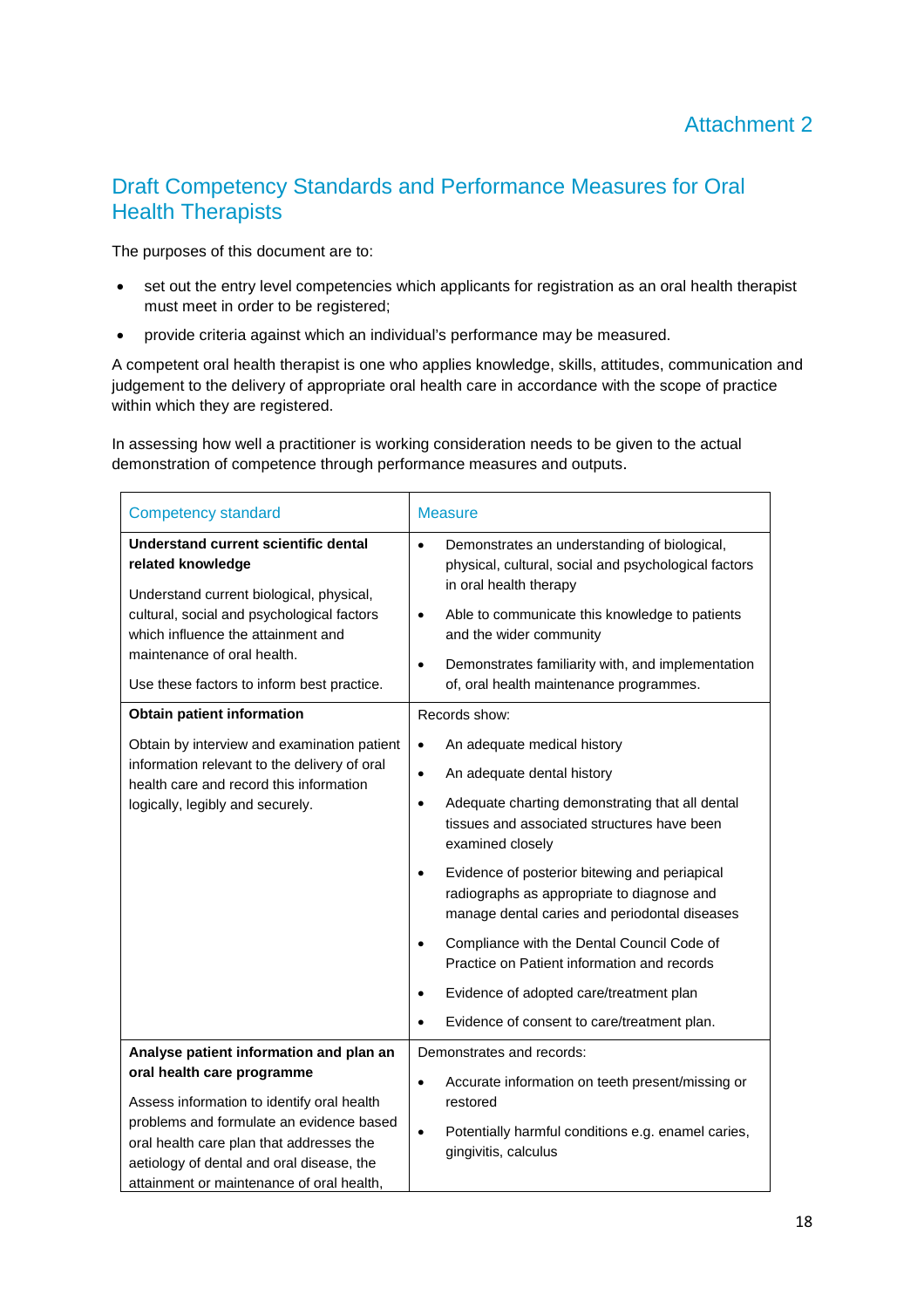| priority of management, patient options,<br>anticipated outcomes and the duration of<br>treatment. | Adequate, evidence based, prioritised<br>$\bullet$<br>preventive/treatment plan including application of<br>radiograph results where appropriate<br>Management options, including preventive<br>$\bullet$<br>strategies, considered and discussed<br>Recall/review arrangements made<br>$\bullet$<br>Advice sought from, or referral to, other<br>$\bullet$ |
|----------------------------------------------------------------------------------------------------|-------------------------------------------------------------------------------------------------------------------------------------------------------------------------------------------------------------------------------------------------------------------------------------------------------------------------------------------------------------|
|                                                                                                    | practitioners.                                                                                                                                                                                                                                                                                                                                              |
| Provide or make provision for oral<br>health care                                                  | Provides patients and parents with full<br>$\bullet$<br>explanations and information to make informed<br>decisions                                                                                                                                                                                                                                          |
| Communicate the requirements of an oral<br>health care plan to patients in order to                | Demonstrates clinical competence in -                                                                                                                                                                                                                                                                                                                       |
| obtain informed consent and where                                                                  | Preventative care:                                                                                                                                                                                                                                                                                                                                          |
| necessary carry out agreed procedures and<br>manage any complications.                             | Places fissure sealants and preventive coatings<br>$\bullet$<br>according to clinical findings and evidence based<br>practice guidelines                                                                                                                                                                                                                    |
|                                                                                                    | Applies topical fluorides based on the assessment<br>$\bullet$<br>of the caries risk of the patient, according to<br>clinical findings and evidence based practice<br>guidelines                                                                                                                                                                            |
|                                                                                                    | Construction and fitting of mouthguards<br>$\bullet$                                                                                                                                                                                                                                                                                                        |
|                                                                                                    | Recontouring and polishing of restorations<br>$\bullet$                                                                                                                                                                                                                                                                                                     |
|                                                                                                    | Application of non- prescription preventive agents<br>$\bullet$                                                                                                                                                                                                                                                                                             |
|                                                                                                    | Directed application of prescription preventive<br>$\bullet$<br>agents                                                                                                                                                                                                                                                                                      |
|                                                                                                    | Topical agents for treatment of tooth sensitivity<br>$\bullet$<br>and tooth discolouration.                                                                                                                                                                                                                                                                 |
|                                                                                                    | Periodontal management:                                                                                                                                                                                                                                                                                                                                     |
|                                                                                                    | Detection and debridement of plaque and calculus<br>$\bullet$<br>from supra and subgingival tooth surfaces                                                                                                                                                                                                                                                  |
|                                                                                                    | Predisposing factors addressed<br>$\bullet$                                                                                                                                                                                                                                                                                                                 |
|                                                                                                    | Appropriate self-care instructions given and<br>$\bullet$<br>recorded                                                                                                                                                                                                                                                                                       |
|                                                                                                    | Placement and removal of periodontal dressing<br>$\bullet$                                                                                                                                                                                                                                                                                                  |
|                                                                                                    | Removal of sutures<br>$\bullet$                                                                                                                                                                                                                                                                                                                             |
|                                                                                                    | Recall regime in place<br>$\bullet$                                                                                                                                                                                                                                                                                                                         |
|                                                                                                    | Adequate management of acute periodontal<br>$\bullet$<br>infection                                                                                                                                                                                                                                                                                          |
|                                                                                                    | Appropriate referral.<br>$\bullet$                                                                                                                                                                                                                                                                                                                          |
|                                                                                                    | Restorative intervention:                                                                                                                                                                                                                                                                                                                                   |
|                                                                                                    | Records decision as to need for restorative<br>$\bullet$<br>intervention                                                                                                                                                                                                                                                                                    |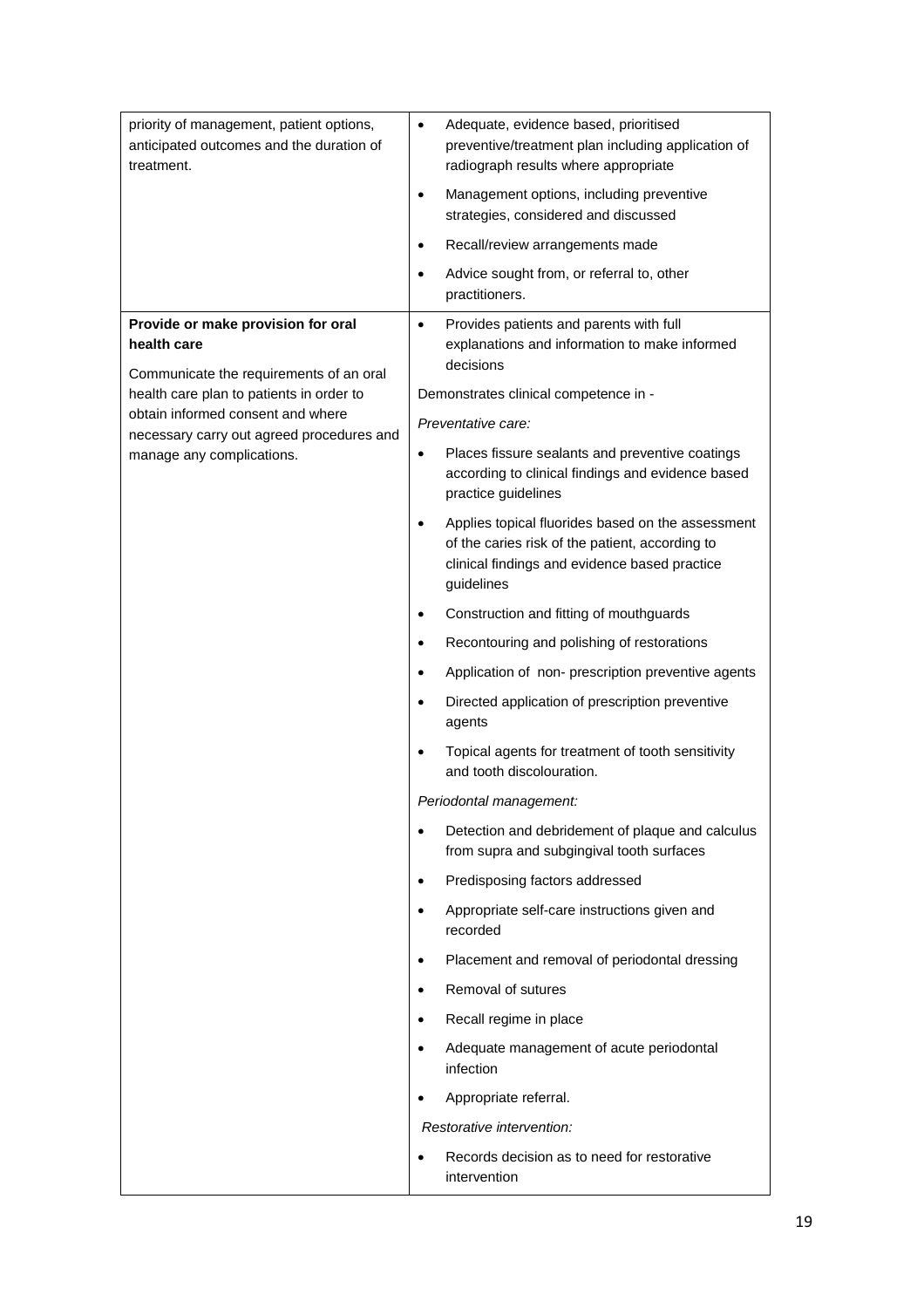| Records decision as to selection of materials<br>$\bullet$                                                                                                                                                                         |  |
|------------------------------------------------------------------------------------------------------------------------------------------------------------------------------------------------------------------------------------|--|
| Considers any current clinical practice guidelines<br>$\bullet$<br>in decision-making                                                                                                                                              |  |
| Restores integrity and function of tooth<br>$\bullet$                                                                                                                                                                              |  |
| Alleviates pain.                                                                                                                                                                                                                   |  |
| Use of local anaesthetic:                                                                                                                                                                                                          |  |
| Correct solution and technique used                                                                                                                                                                                                |  |
| Adequate anaesthesia achieved<br>$\bullet$                                                                                                                                                                                         |  |
| Complications of local anaesthetic understood and<br>$\bullet$<br>managed appropriately.                                                                                                                                           |  |
| Radiography:                                                                                                                                                                                                                       |  |
| Complies with clinical practice guidelines for use of<br>bitewing/periapical radiographs                                                                                                                                           |  |
| Relates radiographs to patients needs with<br>$\bullet$<br>relevant structures in view                                                                                                                                             |  |
| Ensures adequate film quality correctly mounted<br>$\bullet$                                                                                                                                                                       |  |
| Ensures view ideal for diagnosis<br>$\bullet$                                                                                                                                                                                      |  |
| Maintains satisfactory radiation safety<br>$\bullet$                                                                                                                                                                               |  |
| Uses bitewing and periapical radiographs as<br>$\bullet$<br>appropriate to diagnose and manage dental caries<br>and periodontal diseases                                                                                           |  |
| Applies preventative/treatment options based on<br>$\bullet$<br>depth of lesions identified in radiographs                                                                                                                         |  |
| Records accurate radiography report.                                                                                                                                                                                               |  |
| Clinical Records                                                                                                                                                                                                                   |  |
| Adequate and correctly labelled extra and intra<br>oral photographs                                                                                                                                                                |  |
| Adequate and correctly trimmed models.                                                                                                                                                                                             |  |
| <b>Orthodontics</b>                                                                                                                                                                                                                |  |
| Correct placement of appliances                                                                                                                                                                                                    |  |
| Appropriate removal of composite and cement<br>$\blacksquare$                                                                                                                                                                      |  |
| Replacement of O rings and loose bands<br>٠                                                                                                                                                                                        |  |
| De-bonding and de-banding.<br>٠                                                                                                                                                                                                    |  |
| Oral Health Promotion and Education                                                                                                                                                                                                |  |
| Educates patients at all stages in their life, or<br>patient's family, carers or guardians, about the<br>aetiology and prevention of oral diseases using<br>effective and evidence-based education and<br>communication strategies |  |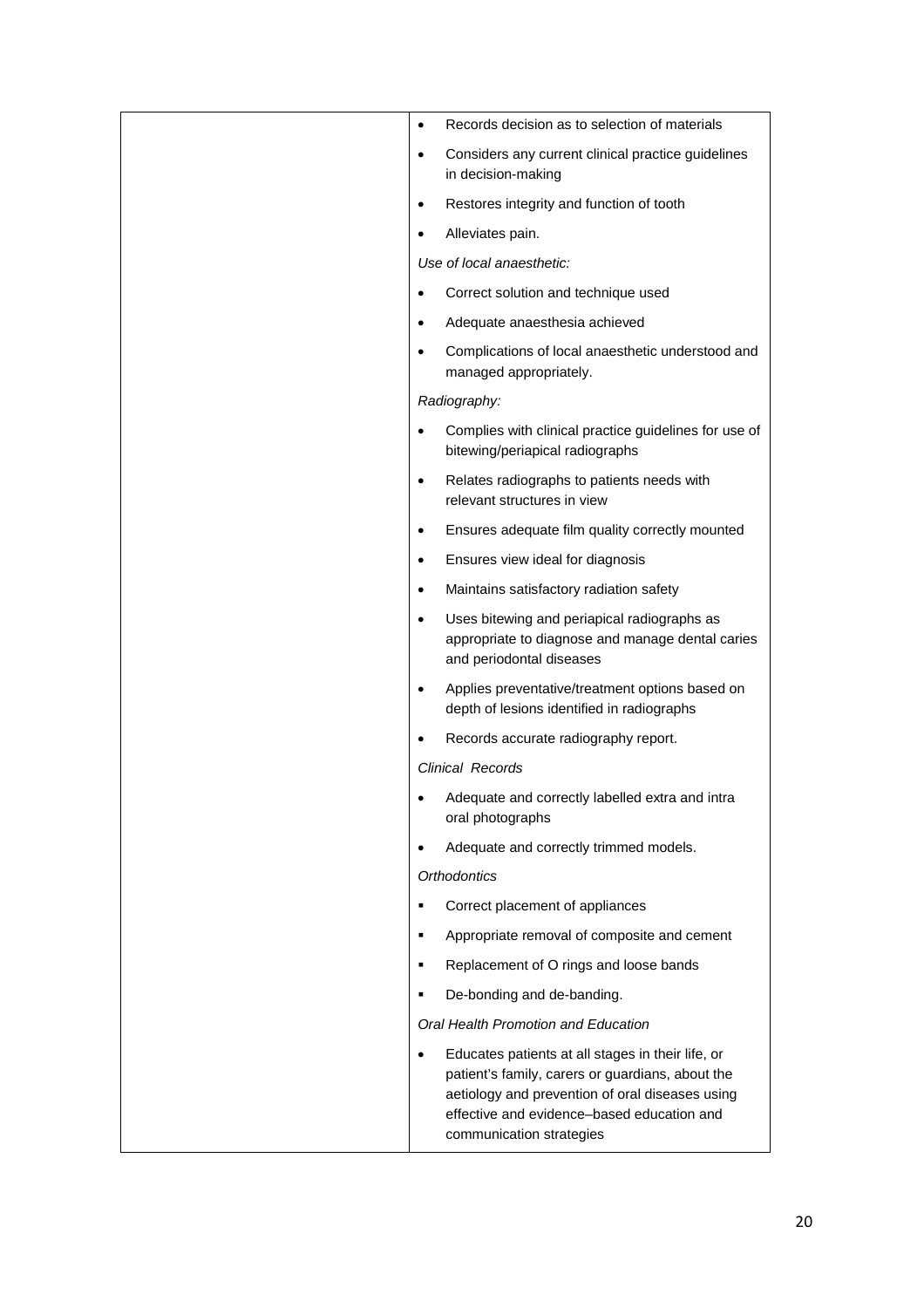|                                                                                                                                                 | Raises awareness of oral health and its effect on<br>$\bullet$<br>general health and well-being                                                                                                                  |
|-------------------------------------------------------------------------------------------------------------------------------------------------|------------------------------------------------------------------------------------------------------------------------------------------------------------------------------------------------------------------|
|                                                                                                                                                 | Provides 'one on one' counsel and advice to<br>$\bullet$<br>encourage sound attitudes and practices                                                                                                              |
|                                                                                                                                                 | Communicates importance of issues such as diet,<br>$\bullet$<br>smoking, etc on oral health                                                                                                                      |
|                                                                                                                                                 | Designs and implements oral health promotion<br>$\bullet$<br>projects and evaluates their effectiveness, in<br>response to the oral health needs of specific<br>communities                                      |
|                                                                                                                                                 | Demonstrates a commitment to oral health<br>$\bullet$<br>promotion by working with other health personnel<br>and/or educational staff where appropriate                                                          |
|                                                                                                                                                 | Expresses a professional view on fluoride,<br>$\bullet$<br>amalgam and other topical public issues.                                                                                                              |
| Refer and collaborate with the<br>appropriate health professionals                                                                              | Obtains advice from other health professionals<br>$\bullet$<br>where necessary                                                                                                                                   |
| Refer for advice and/or treatment where                                                                                                         | Makes appropriate referrals<br>$\bullet$                                                                                                                                                                         |
| diagnosis and treatment planning indicates                                                                                                      | Completes relevant documentation<br>$\bullet$                                                                                                                                                                    |
| that the patient requires a level of<br>knowledge and/or skills greater than those<br>of the oral health therapist                              | Understands the importance of a team-based<br>$\bullet$<br>approach to dental care                                                                                                                               |
|                                                                                                                                                 | Establishes professional relationships with other<br>$\bullet$<br>oral health professionals.                                                                                                                     |
|                                                                                                                                                 |                                                                                                                                                                                                                  |
| Assess the effectiveness of oral health<br>strategies<br>Objectively assess both short term and long<br>term outcomes of oral health strategies | Demonstrates an understanding of the prognosis<br>$\bullet$<br>for treatment strategies offered to individuals and<br>to the community at large<br>Communicates this knowledge to patients, parents<br>$\bullet$ |
|                                                                                                                                                 | and the wider community.                                                                                                                                                                                         |
| <b>Communicate effectively</b>                                                                                                                  | With patients demonstrates                                                                                                                                                                                       |
| Communicate effectively with and/or<br>educate patients, other health workers and                                                               | Good rapport and empathy<br>$\bullet$                                                                                                                                                                            |
| the public on oral health matters.                                                                                                              | Adequate history taking technique<br>$\bullet$<br>Explanation of findings, treatment options and<br>$\bullet$<br>likely outcomes in easily understood language to<br>ensure informed consent                     |
|                                                                                                                                                 | Spoken English equivalent to 7.5 on the Academic<br>$\bullet$<br>Skills Category of the International English<br>Language Testing System with no less than 7 in<br>each of the four bands                        |
|                                                                                                                                                 | Information is adapted to patient's level of<br>$\bullet$<br>comprehension                                                                                                                                       |
|                                                                                                                                                 | Patient's understanding of the information provided<br>$\bullet$<br>is confirmed                                                                                                                                 |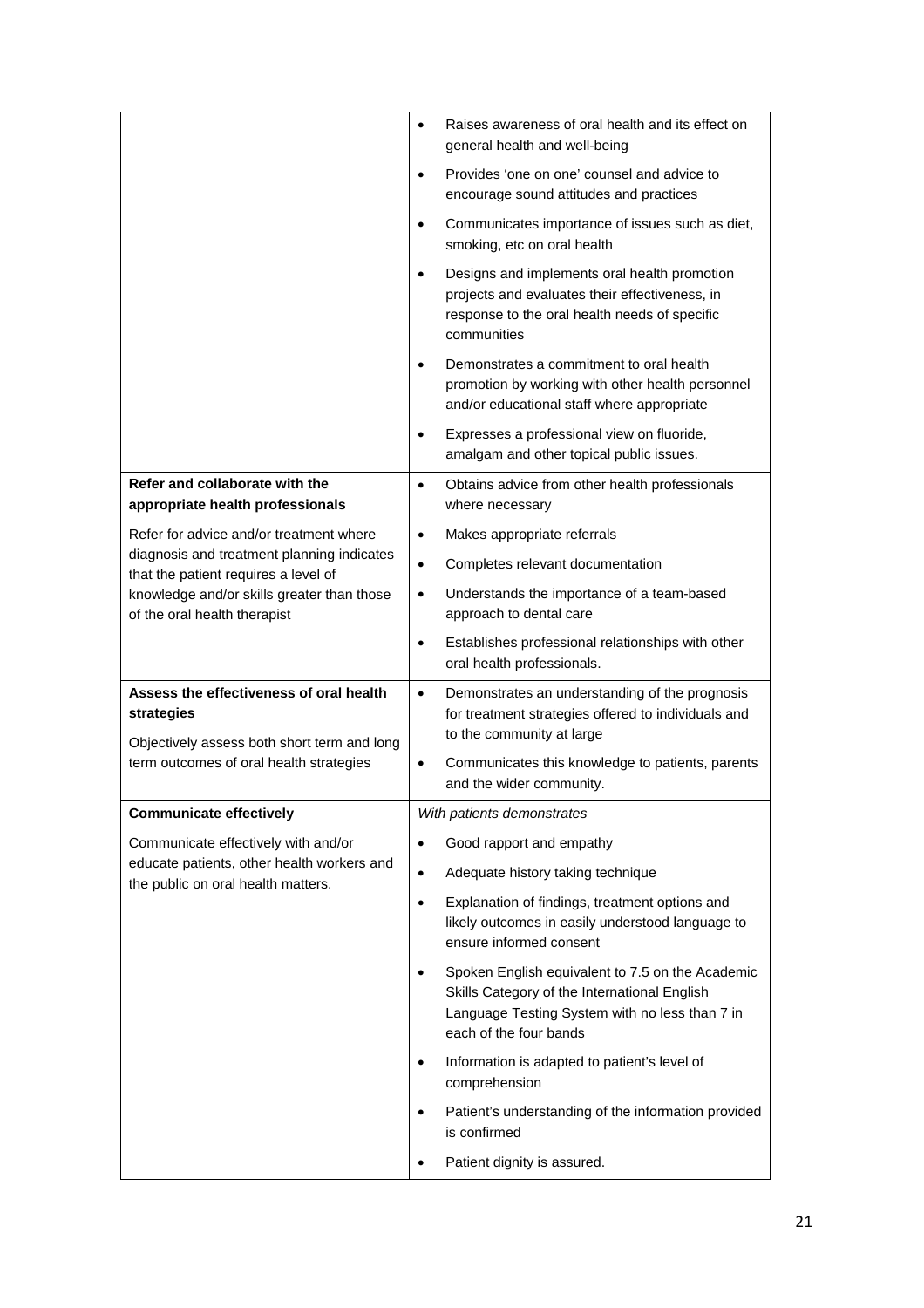|                                                                               | With other health professionals                                                                                                                     |
|-------------------------------------------------------------------------------|-----------------------------------------------------------------------------------------------------------------------------------------------------|
|                                                                               | Refers where necessary<br>$\bullet$                                                                                                                 |
|                                                                               | Seeks advice where necessary                                                                                                                        |
|                                                                               | Contributes oral health input to overall health<br>$\bullet$<br>treatment planning.                                                                 |
|                                                                               | With patients and the general public                                                                                                                |
|                                                                               | Promotes oral health                                                                                                                                |
|                                                                               | Communicates importance of issues such as diet<br>$\blacksquare$<br>and smoking on oral health.                                                     |
| Provide culturally safe practice<br>See issues from the perspective of people | Demonstrates a commitment to providing culturally<br>safe practice including:                                                                       |
| of other cultures.                                                            | Observes cultural etiquette where appropriate                                                                                                       |
| Adhere to the Treaty of Waitangi                                              | Considers cultural perspective in decision-making<br>$\bullet$                                                                                      |
|                                                                               | Practises in a way which respects each patients<br>$\bullet$<br>identity                                                                            |
|                                                                               | Facilitates the patient's access to services and<br>$\bullet$<br>resources                                                                          |
|                                                                               | Shows an understanding of the principles of the<br>$\bullet$<br>Treaty of Waitangi                                                                  |
|                                                                               | Demonstrates awareness of New Zealand's<br>bicultural society and ensures that Maori receive<br>oral health therapy services that meet their needs. |
| <b>Prevent cross infection</b>                                                | Demonstrates measures are taken to prevent cross<br>infection including:                                                                            |
| Undertake procedures to ensure<br>compliance with Dental Council infection    | Equipment and work surface areas                                                                                                                    |
| control code of practice                                                      | Cleans all equipment after use                                                                                                                      |
|                                                                               | Ensures all instruments and equipment are<br>$\bullet$<br>handled and cared for in a manner which prevents<br>cross-infection                       |
|                                                                               | Treats all patient body fluids as potentially<br>$\bullet$<br>infectious                                                                            |
|                                                                               | Defines contaminated and uncontaminated work<br>areas                                                                                               |
|                                                                               | Uses Chemical indicators with every autoclave                                                                                                       |
|                                                                               | cycle                                                                                                                                               |
|                                                                               | Uses biological indicators (minimum weekly)<br>$\bullet$                                                                                            |
|                                                                               | Follows between patient clean-up and disinfection<br>$\bullet$<br>process.                                                                          |
|                                                                               | Personal protocols                                                                                                                                  |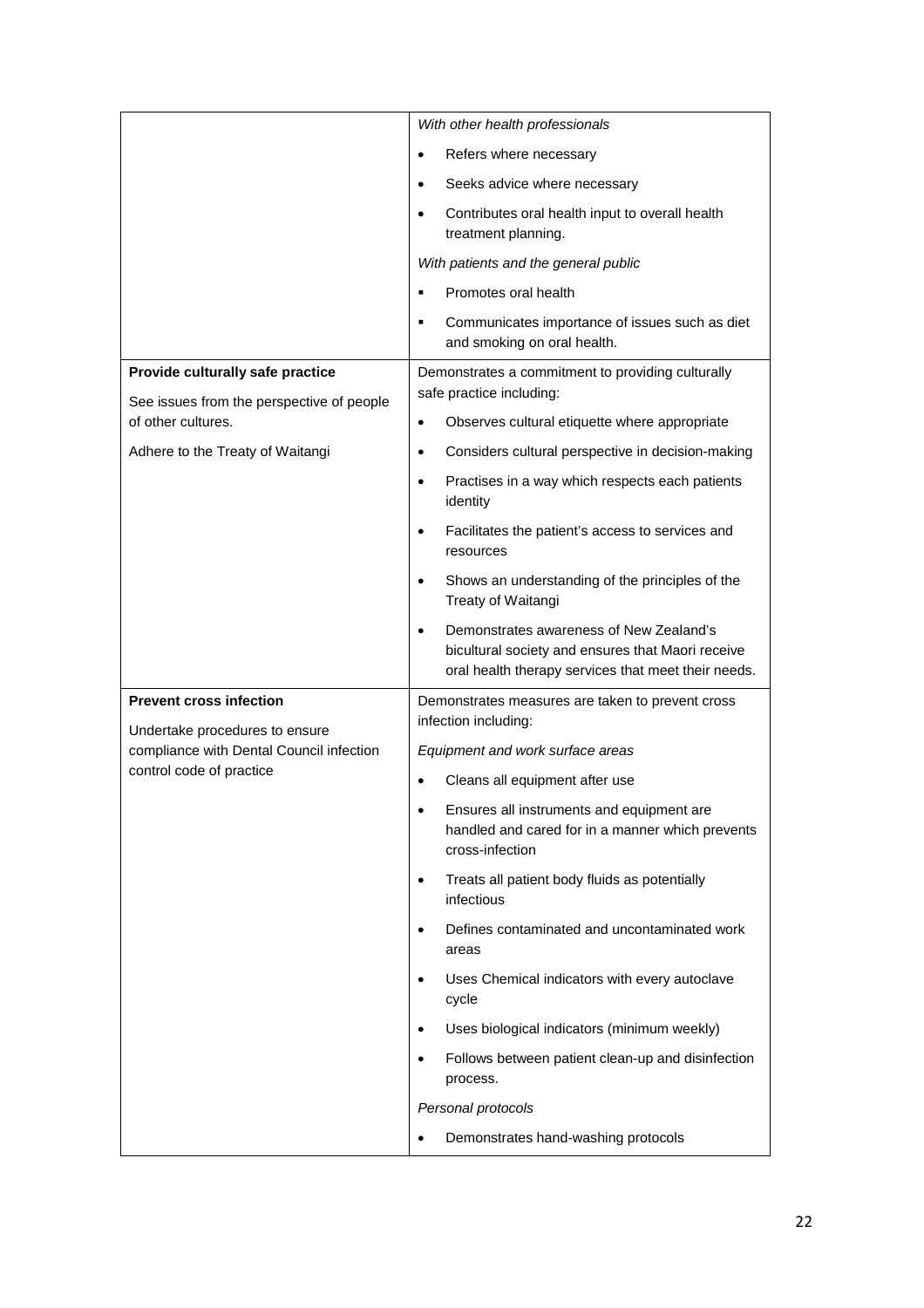|                                                                                                                          | Complies with wearing of gloves, masks,<br>$\bullet$<br>protective eyewear, protective clothing during<br>treatment phase                   |
|--------------------------------------------------------------------------------------------------------------------------|---------------------------------------------------------------------------------------------------------------------------------------------|
|                                                                                                                          | Maintains personal Infection Control audit monthly.<br>$\bullet$                                                                            |
| Maintain a safe work environment                                                                                         | Demonstrates a safe working environment including:                                                                                          |
| Undertake occupational health and safety<br>procedures to ensure compliance with<br>relevant laws and codes of practice. | Monitors emergency plans and accident/incident<br>$\bullet$<br>protocols                                                                    |
|                                                                                                                          | Control identified hazards by using/taking the<br>$\bullet$<br>protective measures supplied/identified                                      |
|                                                                                                                          | Arranges equipment in the surgery to enable<br>$\bullet$<br>practitioners and patients to be able to move safely<br>within this environment |
|                                                                                                                          | Checks materials for expiry dates and rotates as<br>$\bullet$<br>required                                                                   |
|                                                                                                                          | Keeps hazardous materials in secure area<br>$\bullet$                                                                                       |
|                                                                                                                          | Places used needles in Sharps disposal unit<br>٠                                                                                            |
|                                                                                                                          | Places contaminated waste in a secure container<br>$\bullet$                                                                                |
|                                                                                                                          | Reports all actual and potential incidents.                                                                                                 |
| <b>Understand scientific methodology</b>                                                                                 | Demonstrates understanding of current issues<br>including:                                                                                  |
| Undertake research and/or analyse relevant<br>scientific literature and apply findings to the                            | Reads scientific publications in oral health<br>$\bullet$                                                                                   |
| delivery of appropriate oral health care.                                                                                | Recent developments in oral health<br>$\bullet$                                                                                             |
|                                                                                                                          | Evidential base of oral health therapy practice; of<br>$\bullet$                                                                            |
|                                                                                                                          | new materials and treatment techniques based on<br>research                                                                                 |
|                                                                                                                          | Shares experiences and case studies of oral<br>$\bullet$<br>health therapy practice with colleagues.                                        |
| <b>Maintain competence</b>                                                                                               | Reviews own professional practice including:                                                                                                |
| Maintain competence by monitoring the                                                                                    | Monitors performance against set standards<br>$\bullet$                                                                                     |
| outcomes of oral health care delivery, and<br>undertaking continuing personal<br>professional development.               | Identifies skills, knowledge and attitudes to be<br>$\bullet$<br>developed                                                                  |
|                                                                                                                          | Identifies learning needs for personal professional<br>$\bullet$<br>development                                                             |
|                                                                                                                          | Implements an active professional development<br>$\bullet$<br>programme                                                                     |
|                                                                                                                          | Discusses professional issues with colleagues<br>$\bullet$                                                                                  |
|                                                                                                                          | Demonstrates compliance with Dental Council<br>$\bullet$<br>codes of practice                                                               |
|                                                                                                                          | Ensures Dental Council recertification programme<br>$\bullet$<br>requirements are fulfilled.                                                |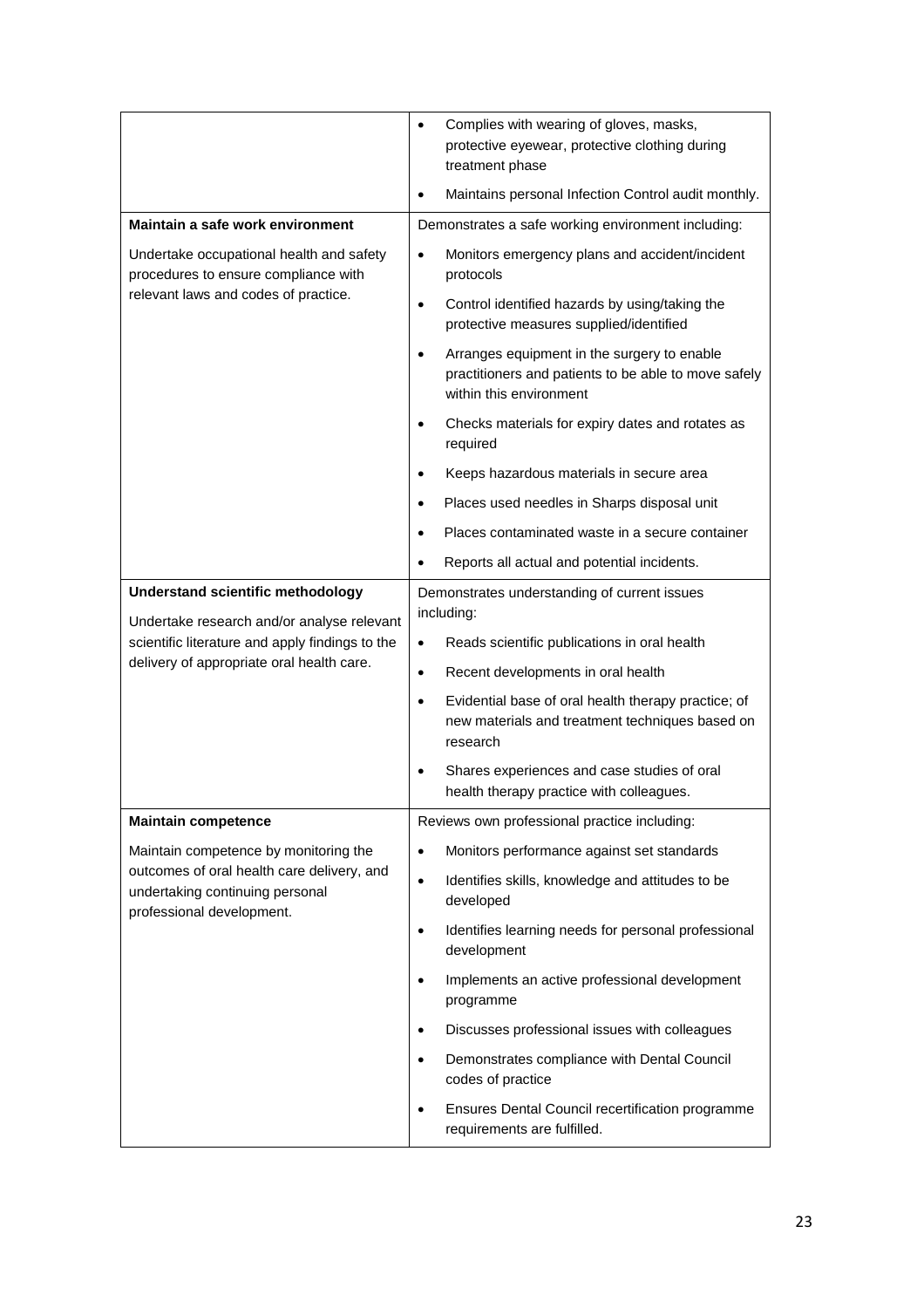| Understand the legal requirements of<br>practising in an oral health workplace<br>Understand and comply with the ethical<br>responsibilities and legislative requirements<br>relating to the safe and competent practice<br>of oral health therapy in New Zealand. | Demonstrates familiarity with, and complies with<br>relevant legislation and professional standards<br>including: |
|--------------------------------------------------------------------------------------------------------------------------------------------------------------------------------------------------------------------------------------------------------------------|-------------------------------------------------------------------------------------------------------------------|
|                                                                                                                                                                                                                                                                    | Health Practitioners Competence Assurance Act<br>$\bullet$                                                        |
|                                                                                                                                                                                                                                                                    | Health and Disabilities Services Consumer Rights<br>$\bullet$                                                     |
|                                                                                                                                                                                                                                                                    | Medicines Act<br>$\bullet$                                                                                        |
|                                                                                                                                                                                                                                                                    | <b>Radiation Protection Act</b><br>$\bullet$                                                                      |
|                                                                                                                                                                                                                                                                    | Privacy Act and the Health Information Privacy<br>Code                                                            |
|                                                                                                                                                                                                                                                                    | Commerce Act<br>٠                                                                                                 |
|                                                                                                                                                                                                                                                                    | Fair Trading Act<br>٠                                                                                             |
|                                                                                                                                                                                                                                                                    | Credit Contracts and Consumer Finance Act<br>$\bullet$                                                            |
|                                                                                                                                                                                                                                                                    | Occupational Health and Safety legislation<br>٠                                                                   |
|                                                                                                                                                                                                                                                                    | Children Young Persons and their Families Act -<br>$\bullet$<br>specifically the protection of children           |
|                                                                                                                                                                                                                                                                    | <b>Dental Benefits</b><br>$\bullet$                                                                               |
|                                                                                                                                                                                                                                                                    | Employment issues if appropriate                                                                                  |
|                                                                                                                                                                                                                                                                    | Dental Council Oral Health Therapist Scope of<br>Practice                                                         |
|                                                                                                                                                                                                                                                                    | Dental Council Codes of Practice.<br>٠                                                                            |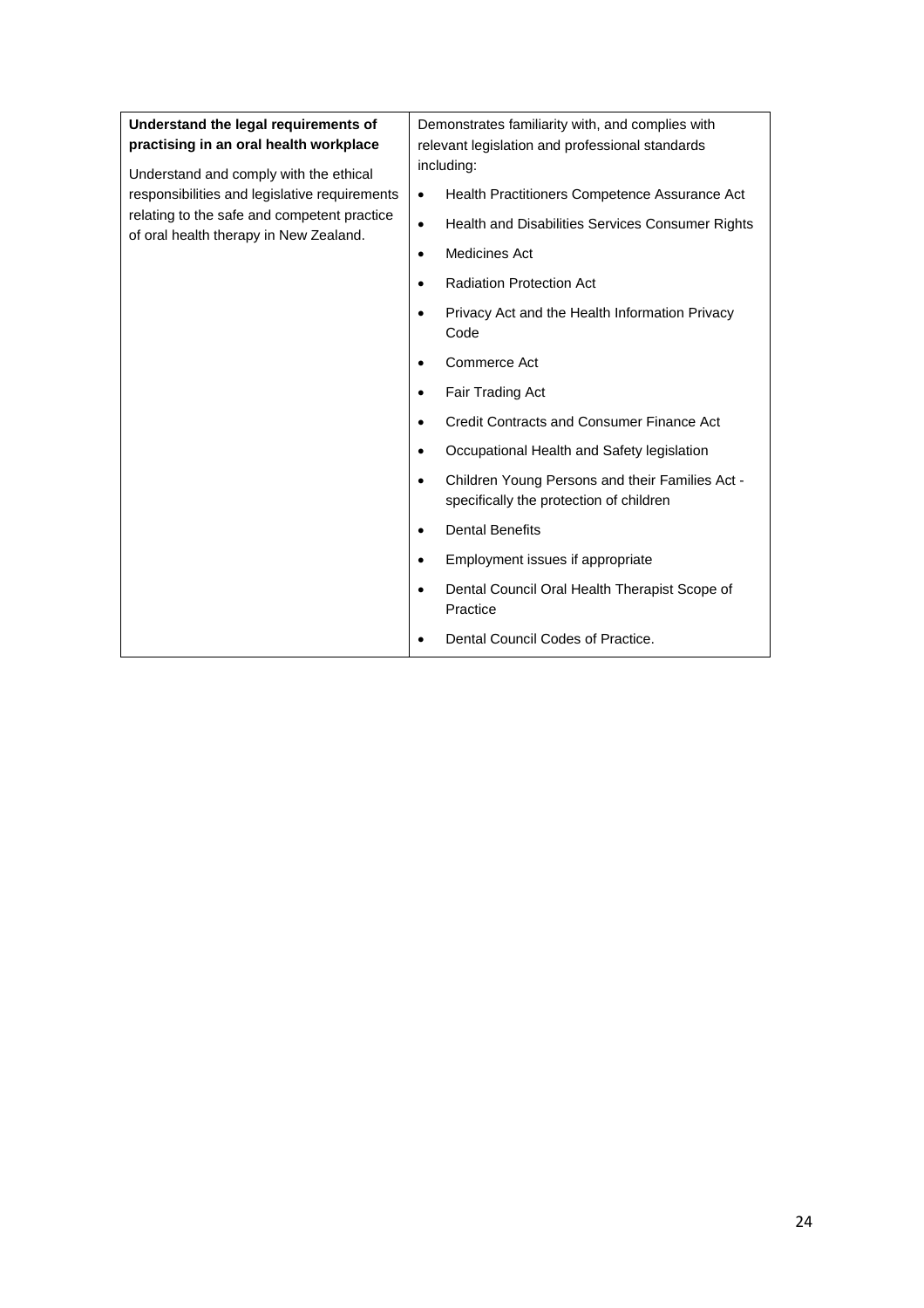## Attachment 3

## Reference list

#### **Documentation considered by working group - included in meeting papers**

- 1. AUT University cover letter and supplementary paper: Curriculum Mapping for the AUT University BHSc in Oral Health
- 2. AUT University: AUT's views on the current age limit in dental therapy practice
- 3. Comparison between the New Zealand scope of practice activities for dental hygiene and dental therapy with ADC competencies and attributes
- 4. Comparison dental hygiene, dental therapy and draft oral health therapy scopes of practice
- 5. Comparison of professional attributes and competencies of a newly qualified OHT in Australia with the New Zealand dental hygienists and dental therapists' competencies
- 6. Comparison of the age restrictions and corresponding supervisory requirements for the practice of dental therapy and dental therapy activities within a combined scope of practice
- 7. Curriculum mapping of dental hygiene competency standards and performance measures with AUT University BHSc in Oral Health papers
- 8. Curriculum mapping of dental therapy competency standards and performance measures with AUT University BHSc in oral health papers
- 9. Curriculum mapping of competency standards and performance measures for dental therapists with University of Otago BOH and BHealSc DT papers
- 10. Curriculum mapping of competency standards and performance measures for dental hygienists with University of Otago BOH and BHealSc DH papers
- 11. Curriculum mapping of competency standards and performance measures for dentists with University of Otago BDS, BOH, BHealSc DH, BHealSc DT papers
- 12. Dental Board of Australia Draft scope of practice registration standard and guidelines consultation

http://www.dentalboard.gov.au/News/Past-Consultations.aspx

- 13. Extract of monograph A review of the global literature on dental therapists, April 2012 http://www.nationaloralhealthconference.com/docs/presentations/2012/05- 01/David%20Nash.pdf
- 14. Emmerling H, Standley E. Alternative workforce models continue to develop in dentistry. Registered Dental Hygienist 31(6), 2011 http://www.rdhmag.com/articles/print/volume-31/issue-6/features/the-mid-level.html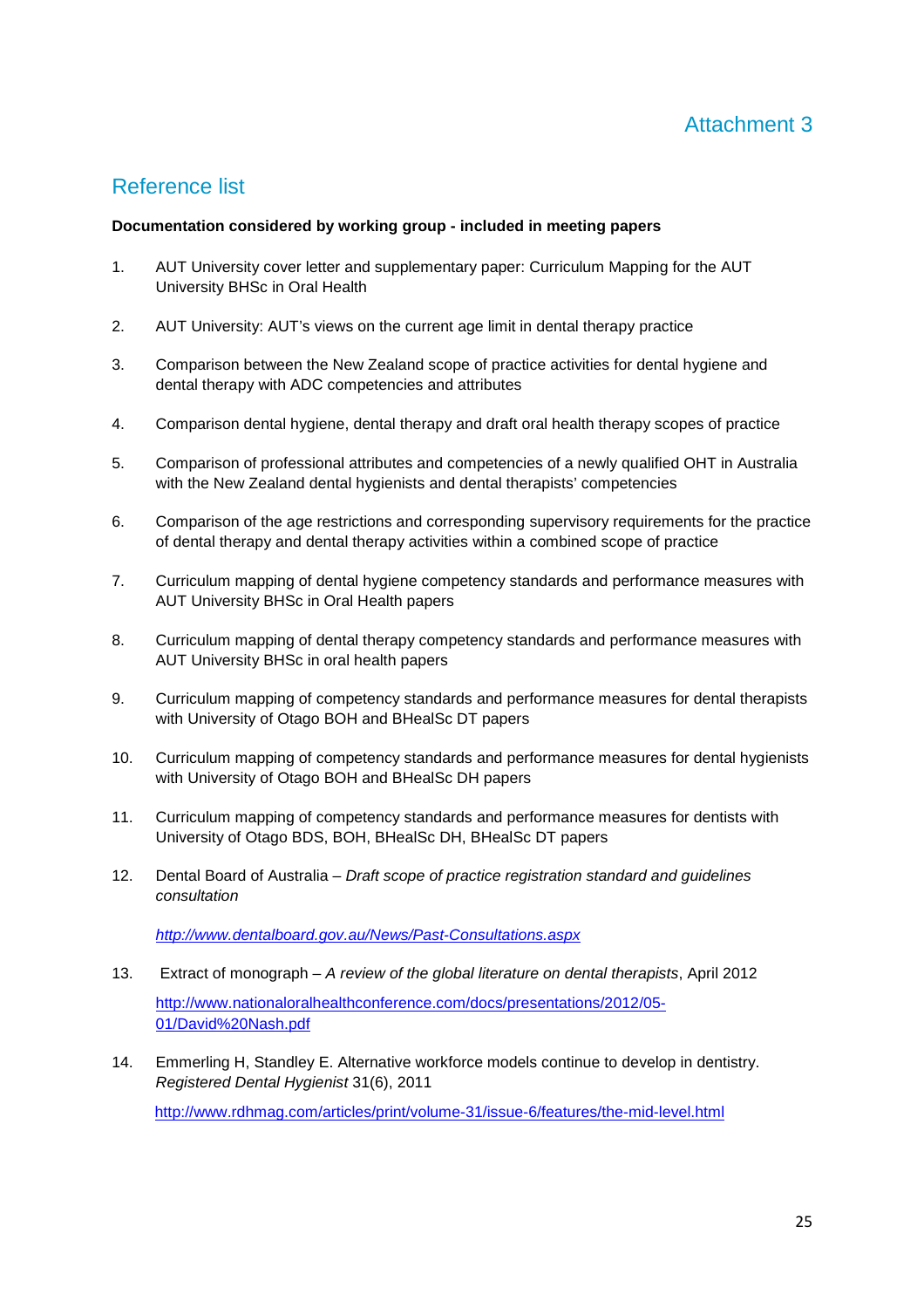15. General Dental Council Guidelines on direct access, April 2013

```
http://www.gdc-
```
uk.org/Newsandpublications/factsandfigures/Documents/Direct%20Access%20guidance%20U D%20May%202014.pdf

- 16. International Oral Health Therapist (or similar) scopes of practice comparison
- 17. Ipsos MORI Social Research Institute Patient research into direct access report for the General Dental Council, January 2013

http://www.gdcuk.org/Newsandpublications/research/Documents/Patient%20Research%20into%20Direct%20 Access.pdf

18. Luciak-Donsberger C,Eaton KA. Dental hygienists in Europe: trends towards harmonization of education and practice since 2003. Int J Dent Hygiene 7, 2009; 273–284

http://www.readcube.com/articles/10.1111/j.1601-5037.2009.00402.x

- 19. Minutes of professional associations presentations on 2008 Oral health therapist consultation 6 November 2008
- 20. New Zealand Dental Association: Possible names for proposed combined dental hygiene and dental therapy scope
- 21. New Zealand dental hygiene and dental therapy scopes of practice and a paper-based merge of the two scopes
- 22. Oral health therapist consultation document 2008
- 23. Proposed draft oral health therapy scope of practice
- 24. Rhea M, Bettles C. American Dental Hygienists' Association (ADHA): Dental Hygiene at the Crossroads of Change – Environmental Scan 2011 – 2012, 2011 http://www.adha.org/resources-docs/7117\_ADHA\_Environmental\_Scan.pdf
- 25. The University of Adelaide, Jenny Miller Local anaesthesia
- 26. Turner S, Tripathee S, Mac Gillivray S. Final report to the General Dental Council Benefits and risks of direct access to treatment by dental care professionals: A rapid evidence review, June 2012

http://www.gdcuk.org/Newsandpublications/research/Documents/FINAL%20VERSION%20of%20Literat ure%20Review%20on%20Direct%20Access.pdf

- 27. University of Otago Faculty of Dentistry feedback on age limit of dental therapy activities for a proposed Oral Health Therapy Scope of Practice
- 28. University of Otago Memorandum: Curriculum mapping across BDS, BOH and single dental therapy (DT) and dental hygiene (DH) bachelor degree programmes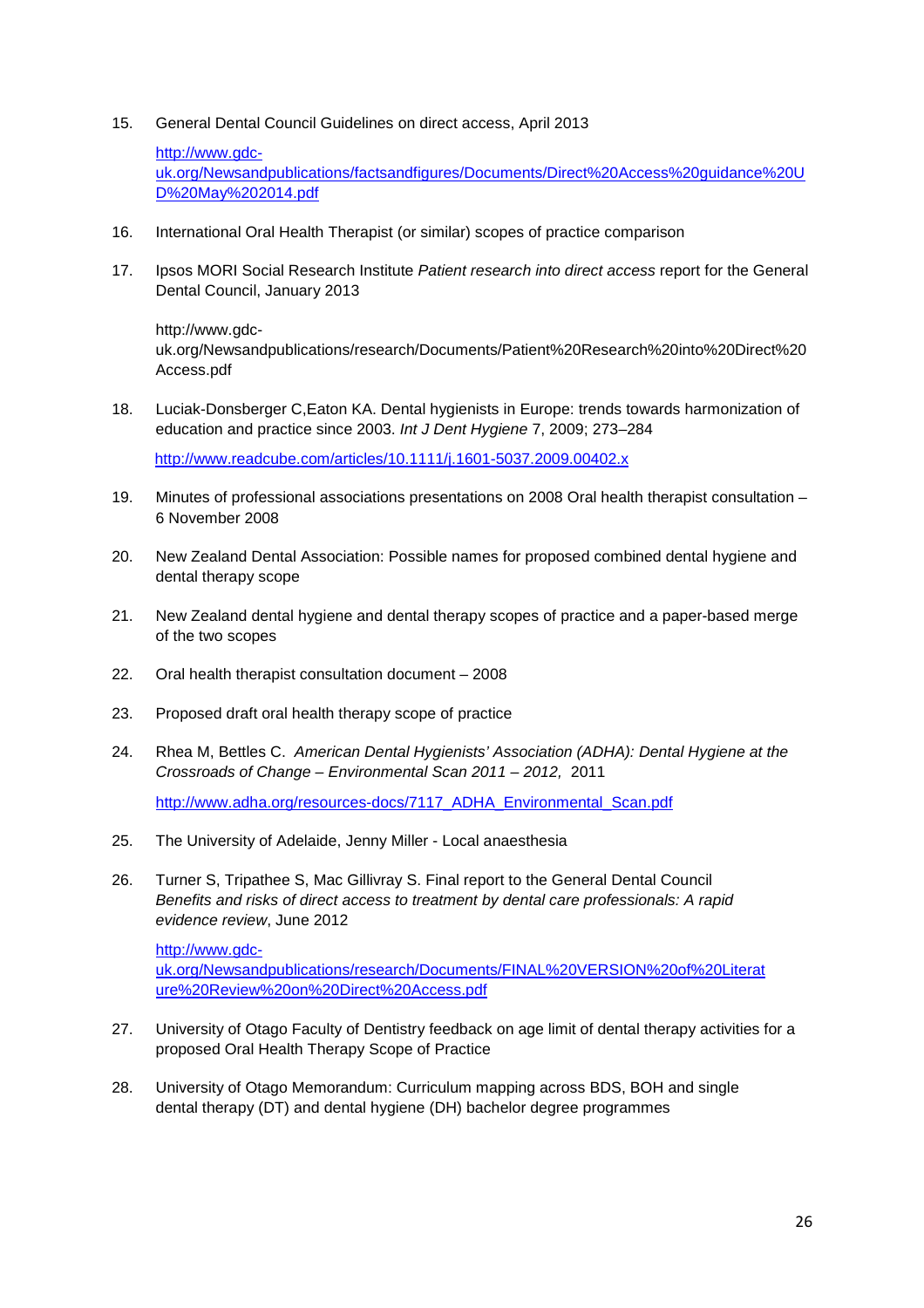#### **Additional references cited in meeting papers**

- 29. Age restriction for dental therapy related activities, U.S.A http://www.pewstates.org/news-room/press-releases/pew-commends-maine-for-authorizingdental-hygiene-therapists-85899544389
- 30. Age restriction for dental therapy related activities, U.S.A http://www.wkkf.org/news-and-media/article/2010/10/alaska-dental-therapist-program-study
- 31. Age restriction for dental therapy related activities, U.S.A http://www.dentalboard.state.mn.us/Default.aspx?tabid=1165
- 32. Australian Ministerial Council Scope of practice review oral health practitioners report http://www.hwa.gov.au/sites/uploads/hwa-oral-health-review-report-201208.pdf
- 33. Dental Board of Australia Scope of practice registration standard www.dentalboard.gov.au/Registration-Standards.aspx
- 34. Dental Hygiene Scope of Practice, March 2012
- 35. General Dental Council Dental therapists qualifications http://www.gdc-uk.org/dentalprofessionals/education/pages/dental-therapist-qualifications.aspx
- 36. General Dental Council: Scope of Practice http://www.gdc.uk.org/Newsandpublications/Publications/Publications/Scope%20of%20Practice %20September%202013.pdf
- 37. Professional Relationships Associated with the Practice of Dental Therapy, October 2008
- 38. Supervision levels for administration of LA, U.S.A www.adha.org/resources-docs/7511\_Permitted\_Services\_Supervision\_Levels\_by\_State.pdf
- 39. Supervision levels for administration of LA, Netherlands www.dentistryiq.com/articles/2013/03/dental-hygiene-in-the-netherlands.html
- 40. Supervision levels for administration of LA, Singapore http://www.dentalhealth.org.sg/publicinformation/viewarticle.php?articleID=51
- 41. W.K Kellogg Foundation A review of the global literature on dental therapists, April 2012, p349. http://www.nationaloralhealthconference.com/docs/presentations/2012/05- 01/David%20Nash.pdf